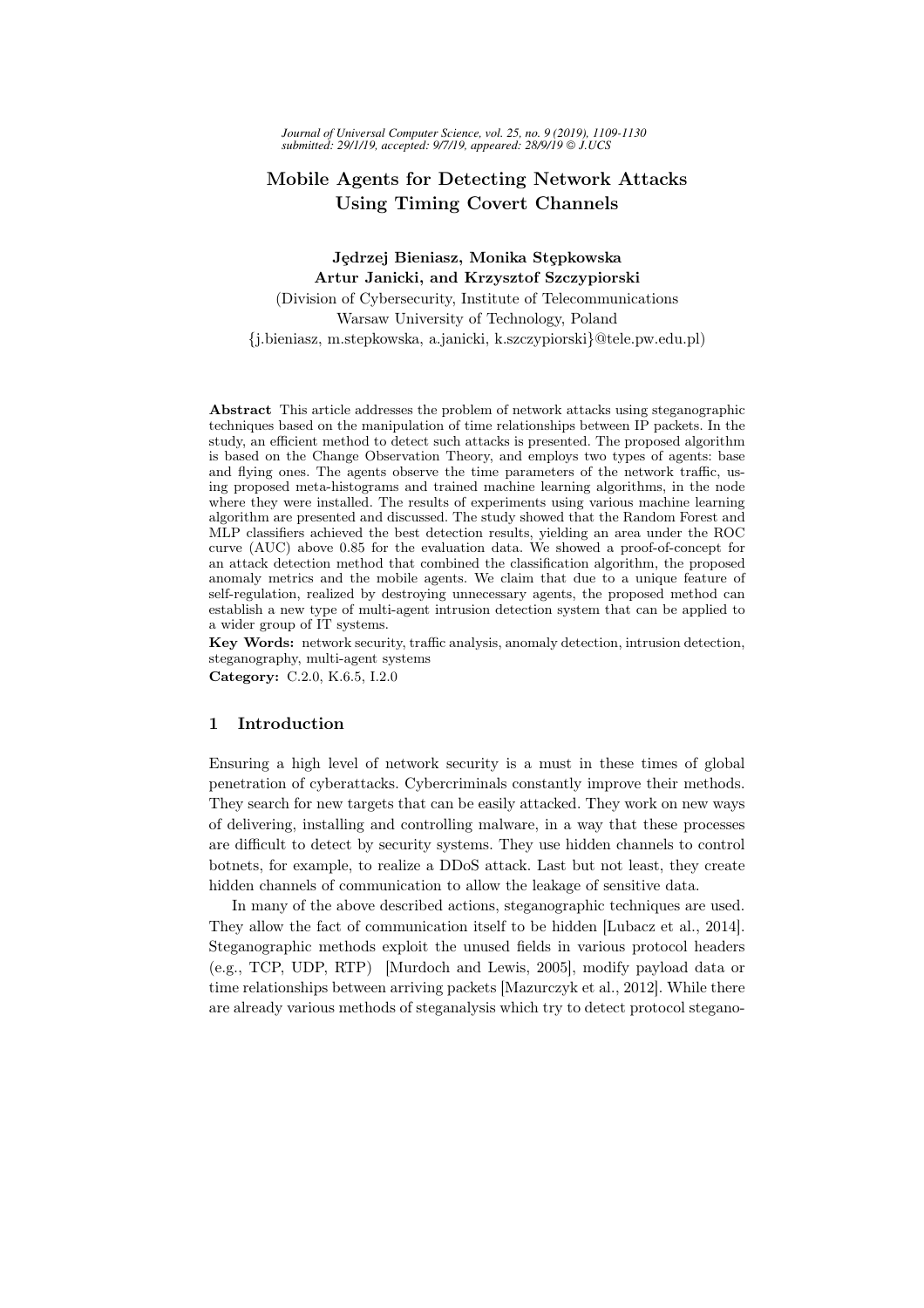graphy or payload manipulation (e.g., [Janicki et al., 2015]), not much research has been conducted to efficiently detect timing network steganography.

This article aims to fill this gap. We would like to propose a system that will employ mobile agents. They will move within the network according to the proposed algorithm, to get closer to the attacker, in line with the Change Observation Theory and the moving observer concept [Szczypiorski and Tyl, 2016]. We will present a proof-of-concept of our method applied to detecting timing network steganography.

#### 1.1 Network intrusion detection

As a response to the growing activity of cybercriminals, in recent years a variety of countermeasures against network intrusions have emerged. These solutions are usually referred to as intrusion detection systems (IDS). In general, they are divided into network-based IDS systems (NIDS) and host-based IDS systems (HIDS) [Kwon et al., 2017]. The former group of systems analyses the network traffic in selected nodes of the computer network, while the latter one is installed locally on a machine, usually a server. HIDS systems are dedicated to the given operating system and even to the specific services offered by the host, e.g., they can be dedicated to a web server. NIDS systems are by far more universal, which is why they gain significant attention of the scientific world, and also in this case, a focus will be devoted to them.

Another division in IDS systems is based on the detection method. While signature-based IDS systems try to identify similarities between the analyzed data and the patterns in the threat database, the anomaly-based IDS systems aim to detect anomalies in the network traffic [Bhuyan et al., 2014, Casas et al., 2012]. In addition, the current study will follow the latter approach, as it does not rely on any signature database, and, therefore, is able to detect new threats.

Many IDS systems search for anomalies when analyzing various parameters of the network data [Ahmed et al., 2016]. Some researchers use the basic netflow set of the IP network traffic parameters, such as the number of packets in the flow, duration of the flow or used port numbers. However, several studies show that IDS systems gain much in their effectiveness if the basic netflow set of parameters is extended by their various derivatives. In [Su, 2011], the authors showed that adding detailed parameters, such as ICMP checksum error count or count of the TCP packets with a sequence number equal to 0, significantly improved the detection of DoS attacks. Careful selection of the feature space is crucial to reach high effectiveness in the intrusion detection. However, to the best of our knowledge, hardly any IDS employs the measurement of time relationships between packets.

Several researchers showed the applicability of histogram analysis for intrusion and anomaly detection. In [Kind et al., 2009], the authors described which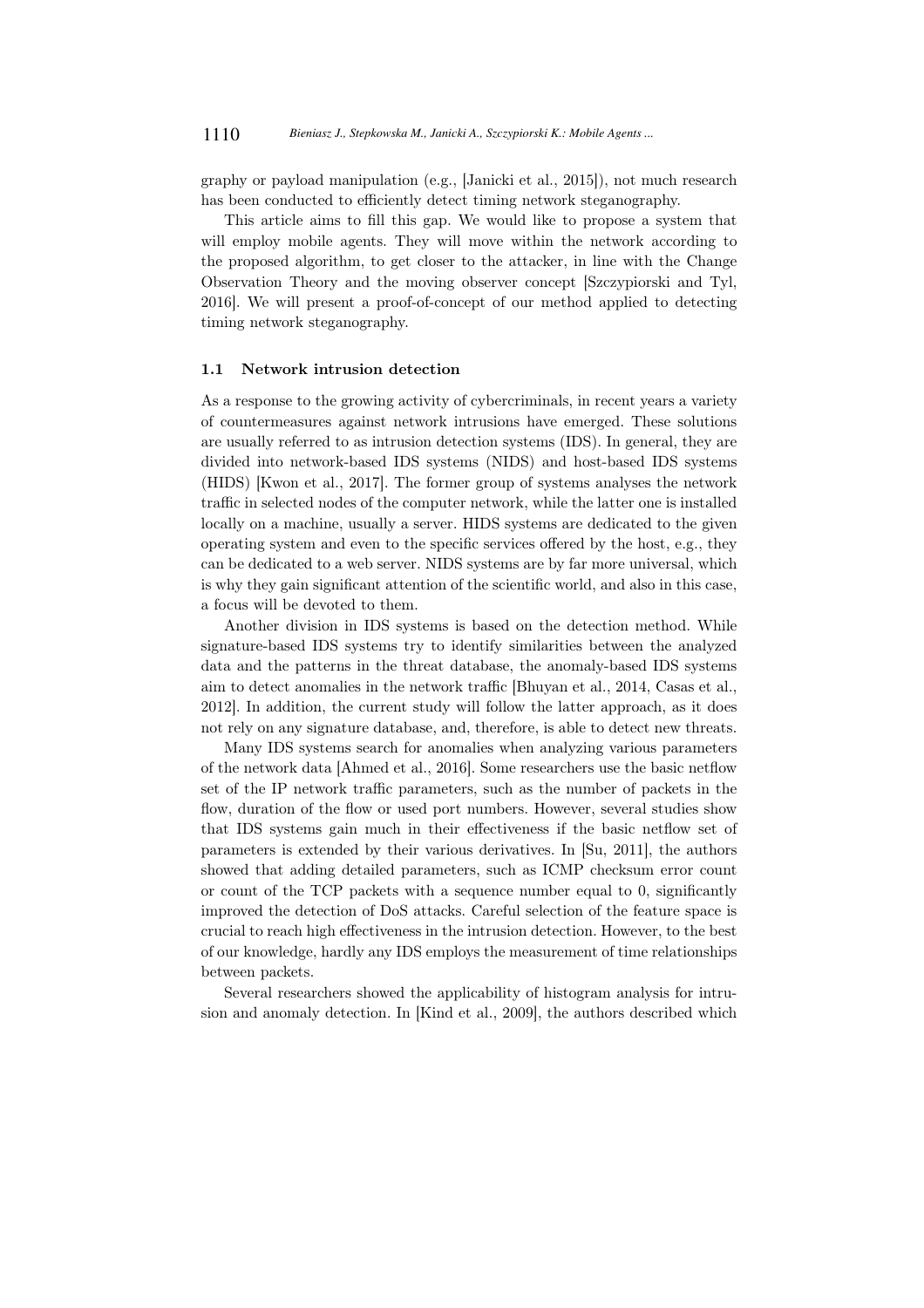parameters can be most useful in detecting network anomalies when observing their distributions using histograms. They showed that, e.g., histograms of the source and the destination port numbers can help in the detection of network scans or worm propagation, while histograms of the TCP flags can inform about the SYN flooding attacks or server failures, while the histograms of the flow duration values can reveal a DoS attack. The authors showed that histograms can be a synthetic tool to capture statistical information about a given parameter. In [Miller et al., 2011], the researchers found histograms of the network parameters useful in the detection of various HTTP attacks.

The problem of intrusion detection is often addressed using a machine learning (ML) approach [Buczak and Guven, 2016]. A typical procedure consists of training a ML-based classifier using data, usually labeled, acquired from life or emulated environments. Next, the classifier is tested using evaluation data. A large variety of ML algorithms have been proposed by researchers, starting from the basic as k-Nearest Neighbors (k-NN) and ending with genetic algorithms or various types of neural networks, such as multilayer perceptrons (MLP), Kohonen maps [Tsai et al., 2009] or deep learning techniques [Kwon et al., 2017].

#### 1.2 Multi-agent cyber defense solutions

The proposed system combines the idea of network intrusion detection systems with the concept of multi-agent systems. Such approach has been investigated earlier in literature, where the biological inspirations have been involved. [Haack et al., 2011] introduced the system implementing swarming-agent-based approach to network infrastructure defense. They implemented lower-level software agents to carry out tasks which administrators would not be able to perform quickly enough to mitigate security threats. They called this method as *Cooper*ative Infrastructure Defense, where the ant-based approach enables cooperation between administrators and agents to foster a collaborative problem solving. The same team of researches developed their investigations in [Fink et al., 2014], by providing more results and developing the state-of-the-art solution in ant-based cyber defense.

Cyber defense based on multi-agent systems is recognized as a modern and a very efficient approach. It gains interest of academics, industry, law enforcement agencies and even military. In [Kott, 2018], the author argues that intelligent autonomous agents will be the standard on the battlefield of the future. It means that intelligent autonomous cyber defense agents are going to become the main cyber fighters. The author introduced several novel ideas and summarized the other ones into a unified and reference architecture of such multi-agent system for cyber defense.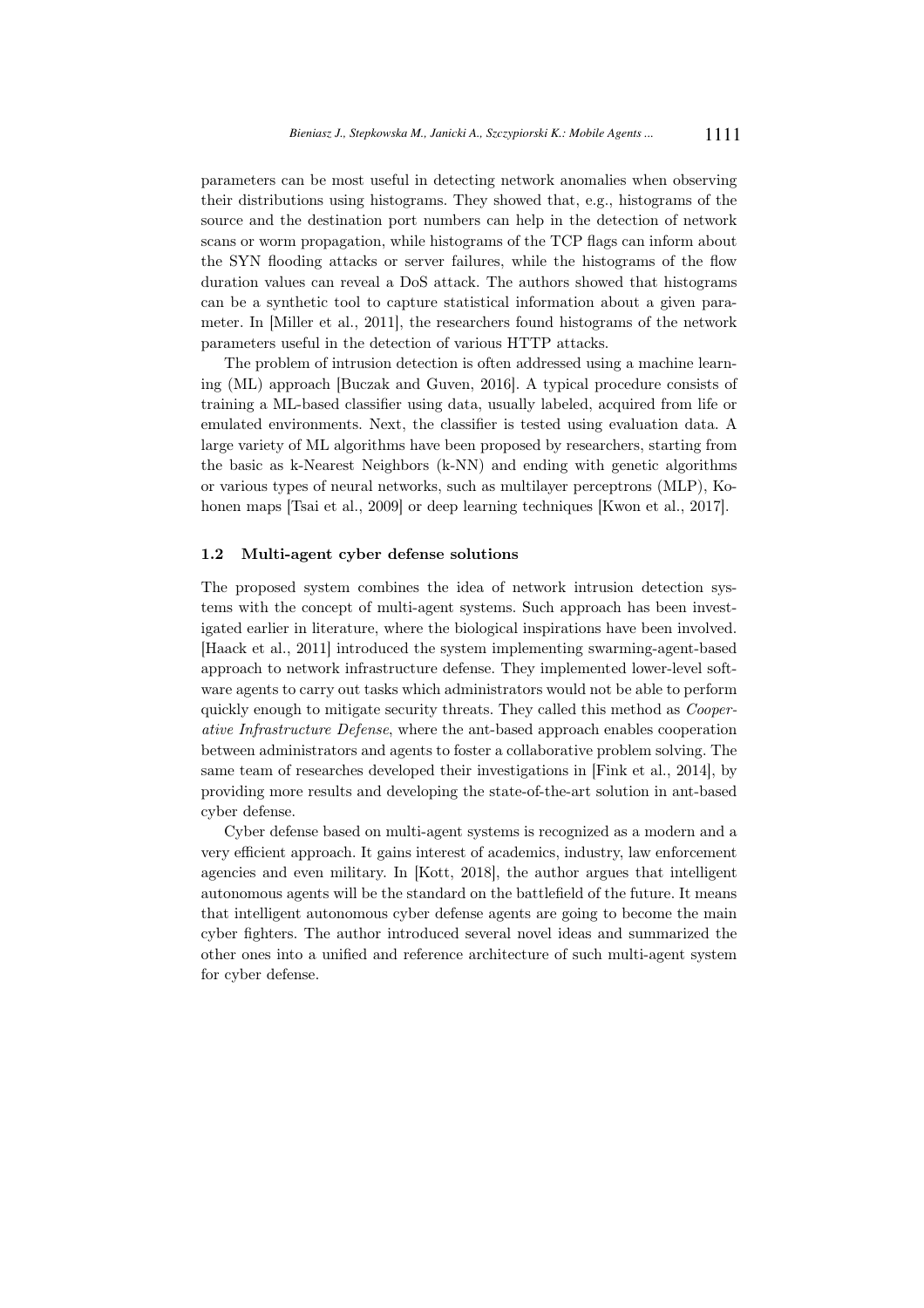#### 1.3 Attacks using steganography

Steganography conceals secret data by utilizing various features of different objects called carriers. It is generally recognized as the method of communication used by many kinds of adversaries or criminals. Other applications were considered as very specific or mostly theoretical. In recent years, evidence of the real applications of steganography has increased. To emphasize that steganography is a trending topic, recent reports warned about an emerging cyber threat of the application of steganography methods by malicious software designers [Kaspersky Lab, 2017, McAfee Labs, 2017, Jarvis, 2018].

Applying steganography for computer malware operations and communication enables to:

- avoid the operations of common security mechanisms, such as antivirus, IDS systems and firewalls, etc. Network traffic or multimedia files with hidden data would be recognized as benign network communication or data exchange, so they would be allowed.
- make detection more difficult or even evade forensic malware analysis.

Network steganography methods can be characterized by [Mazurczyk et al., 2016]:

- steganographic bandwidth rate of transmitted secret data per time unit.
- undetectability the level of inability of adversaries to compromise the method.
- robustness the possible level for modifying the carrier of the steganographic data without distortion to that data.

Steganographic methods are subject to a trade-off between them following a magic triangle introduced in [Fridrich, 1999].

This paper focuses on one of the basic types of network steganography  $-$  so called timing network steganography. This kind of steganography utilizes varying timings of sending consecutive packets in the network streams. It means that for nearly every network protocol such a method can be applied. The parties in the communication secretly establish the algorithm of how to decode the embedded hidden data from the timing features of the network packet streams.

One of the examples of using time delays in steganography is the Lost Audio Packets Steganography (LACK) algorithm [Mazurczyk and Szczypiorski, 2008]. It utilizes intentionally delayed packets of VoIP streams to hide the steganograms. In the case of an extended delay, the endpoints of the VoIP communication consider such packets as lost and discard them. These packets do not take part in the reconstruction of a voice signal, and the steganograms can be retrieved from their payload.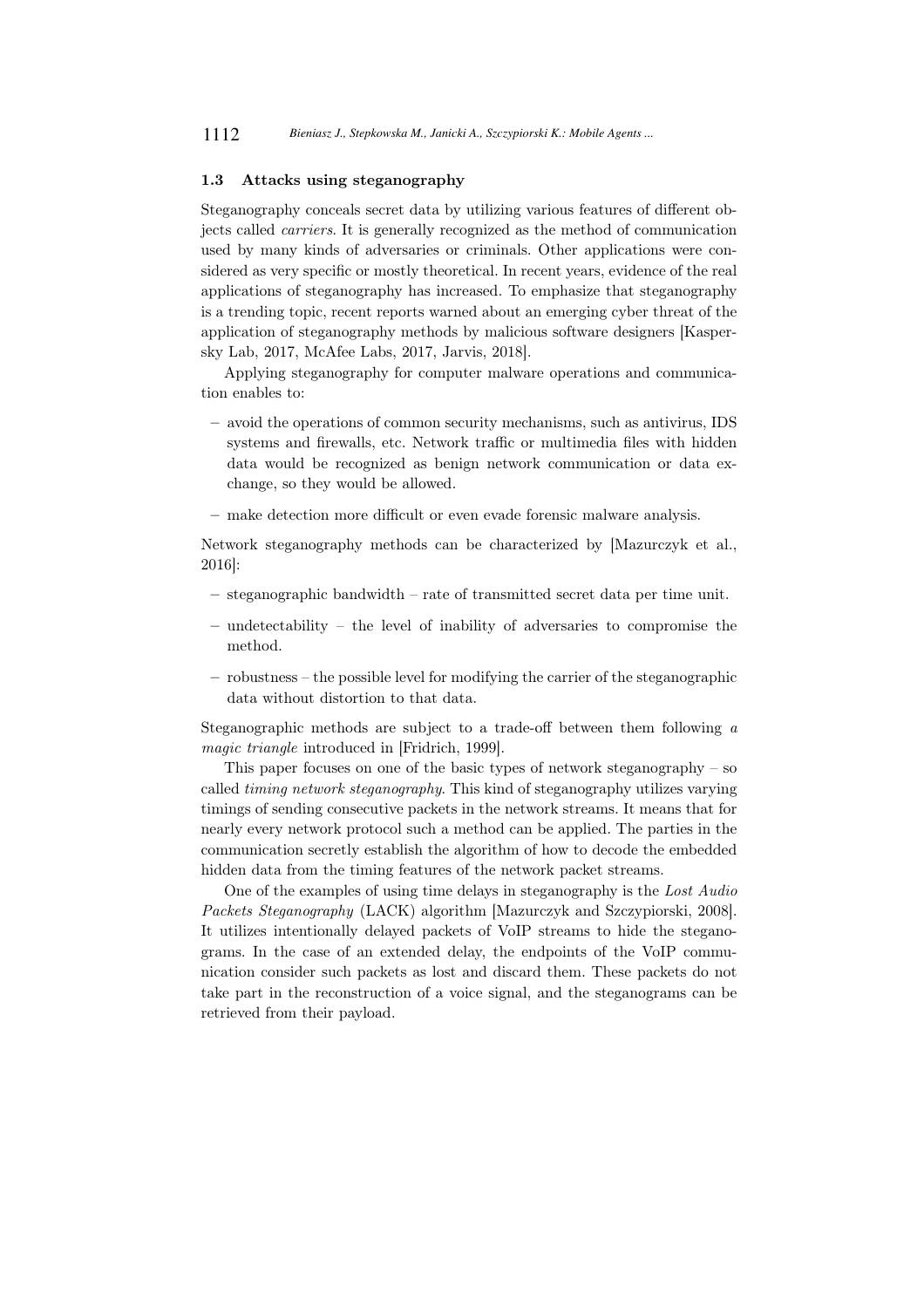#### 1.4 Aim and structure of this study

In this study we propose an effective method for detecting attacks using timing covert channels, such as the ones presented in Section 1.3. Our method is based on mobile agents that can observe network traffic from various perspectives. According to [Mazurczyk et al., 2019], such a method can be classified as a combination of the passive warden concept [Anderson and Petitcolas, 1998] with capabilities of the network-aware active wardens [Lewandowski et al., 2007] in the scope of:

- sensing the topology of the network by agents and Central Unit;
- implementing interface to router logic in agents;
- defining states of detection logic and utilizing them into new decisions;

Using a testing environment, with various ML algorithms, we show experiments related to detecting timing network steganography attacks. For various testing scenarios, using a proof-of-concept, we will prove that the suggested method is able to effectively detect such a network attack. The proposed method is directly derived from the Change Observation Theory, which we presented in Section 2. Next, in Section 3 we propose our detection method. In Section 4 we describe the experimental setup used to prove out hypothesis. The results from the experiments are presented in Section 5. The article will end with conclusions described in Section 6.

### 2 Change Observation Theory

#### 2.1 Introduction

Change Observation Theory combines ideas around objects, their features, changes in these features and observations of these changes. It introduces the universal framework for the evaluation of any algorithm for anomaly detection, which is one of the main efforts of academic and industrial research on cybersecurity. Anomaly detection is related to change detection events for which some of them are indicators of emerging cyber threats. The topic is well-established in the literature, but still applications to real problems such as detecting cyber threats are sought. One of the first, comprehensive introductions to this topic is presented in [Basseville and Nikiforov, 1993]. It established a unified approach for the design and the performance analysis of the algorithms for solving change detection problems defined as the problem of detecting a change in the parameters of a static or dynamic stochastic system.

The book [Poor and Hadjiliadis, 2008] is another contribution to the field of change observation theory basics. Its authors for the first time brought together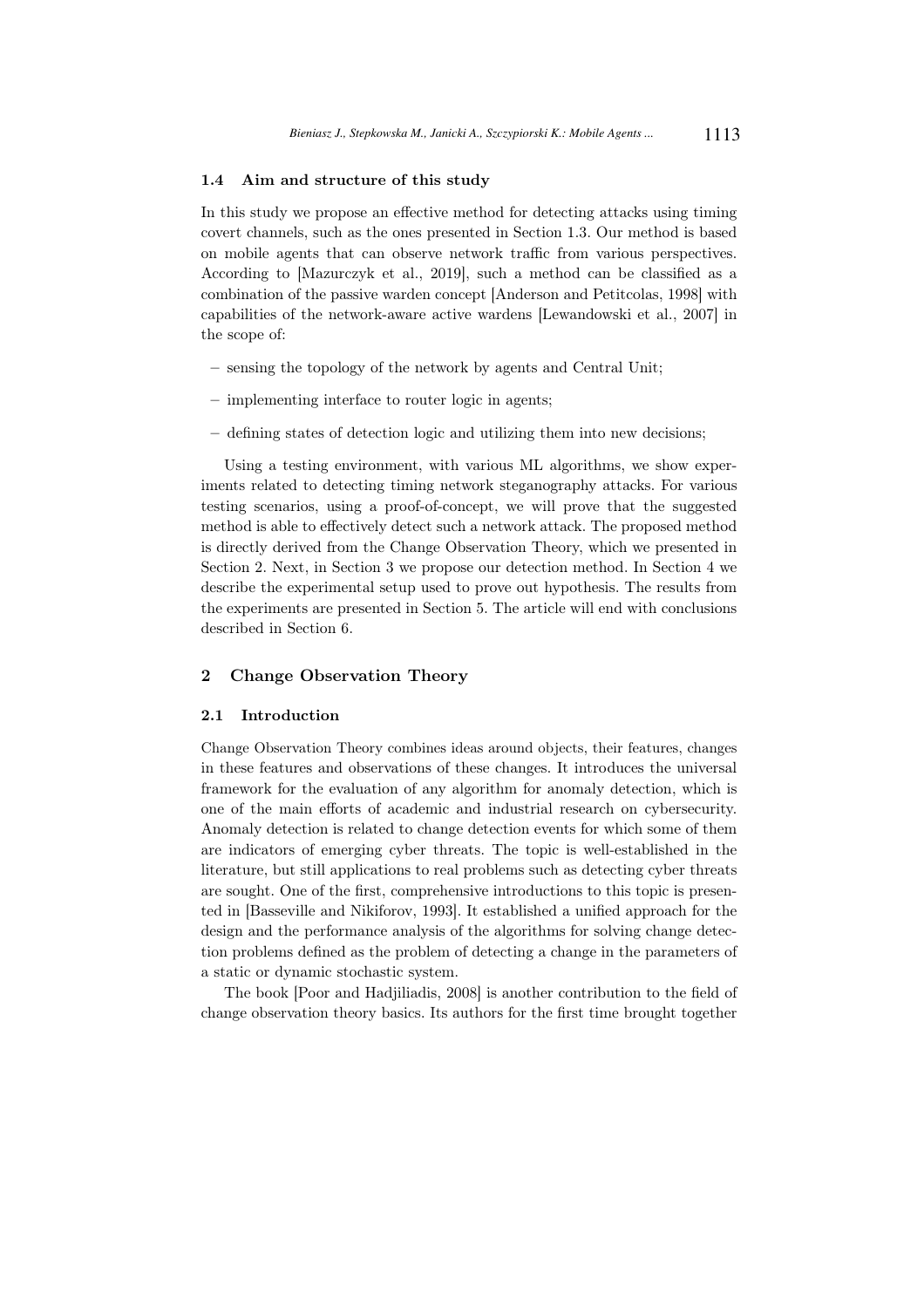results from several sources. They defined an another unified treatment of several different approaches to the change detection problem. This section tries to summarize definitions and concepts of the Change Observation Theory, especially towards developing new anomaly detection algorithms for cybersecurity problems.

#### 2.2 Definitions

In every object, features can be observed, which may be permanent, but some of them are under a process of change. The change is related to the transition of the feature into another. The observation of features is important if, and only if, information about the features' change can be utilized practically. It means that not all observations are equally important. Objects usually have many features, say N. We assume that the object has at least one feature  $(N \geq 1)$ . An object without features cannot be the subject of observation, thus no change could be monitored.

In many cases it is impossible to be aware of all features of objects. The more complicated situation is when some features could become hidden whereas the others could appear. This aspect refers to the dynamism of features. Before any procedure of observation, the number  $M$  of features for practical measuring should be chosen, where  $M \leq N$ .

Let assume that the number is K, where  $K \leq M \leq N$ . In many cases, some of the features are not relevant to the observation of the change. The worst aspect would be the impossibility of measuring the *significance* of the features. Therefore, the initial phase of the problem could be stated as the effort to determine M number of features of an object and select a subset of size K of such features marked as the most significant for observation. Fig. 1a shows the presented idea of the object with four significant features  $(C_1, C_2, C_3, C_4)$ , among which two are under observation  $(C_1, C_2)$ .

Traditionally, observation is considered to be a time-oriented process. After distinguishing a feature, for example,  $C_1$ , a change in its properties is observed. A single unit of measurement is referred to as the state of a feature at the moment of measuring. Throughout the observation process, many samples of such states are collected and compared with one another. The essence of the described Change Observation Theory is to break the dependency of the observation process within a time domain. According to this theory, the key relationships between features are these that could be isolated from properties changing in time. The first step is to create an object model, and then determine the method for detecting change. The model of the object can introduce some inaccuracy in the mapping, which means the study of the object model does not coincide with the study of the object; however, it can provide relevant information. Features in the model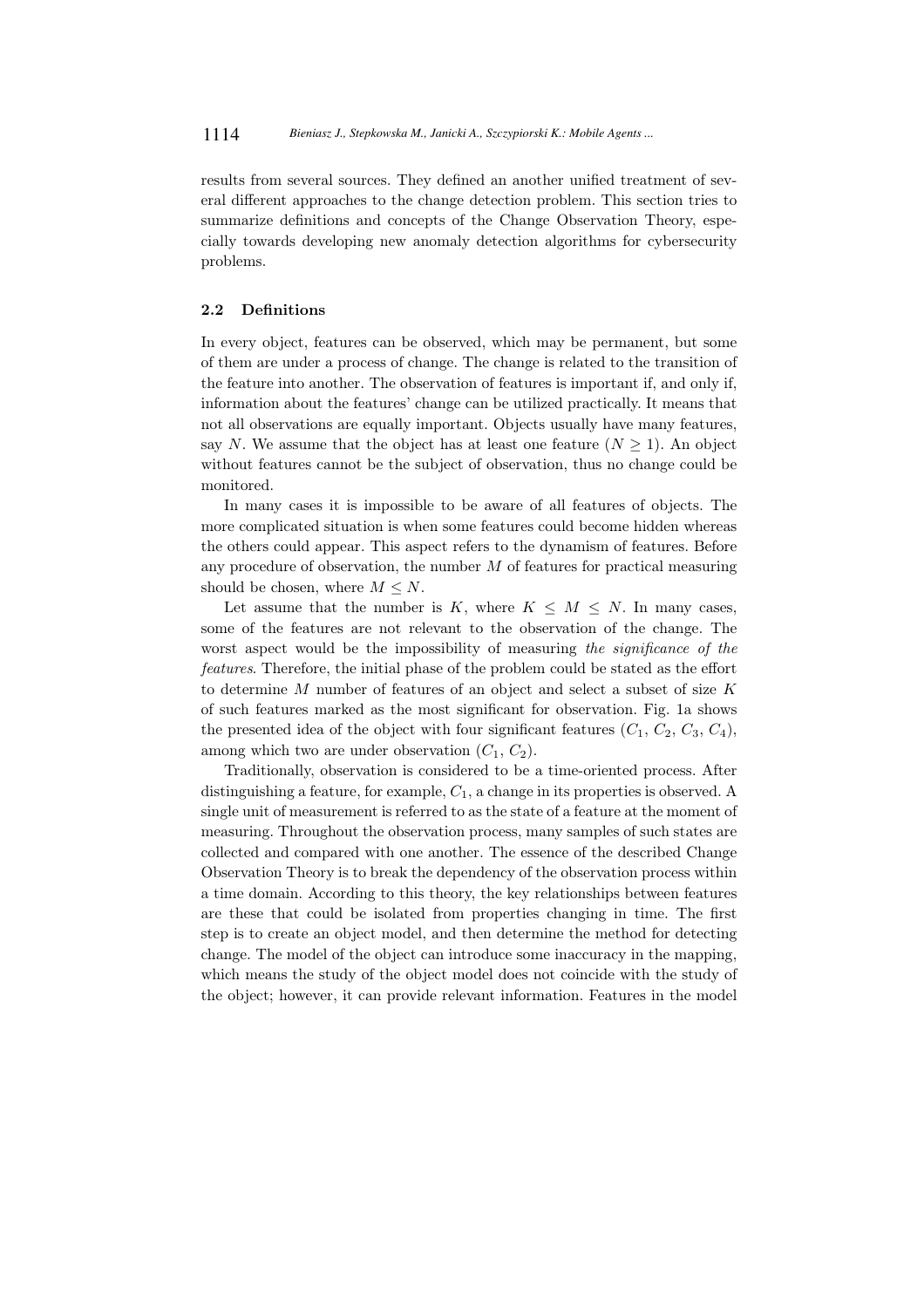

Figure 1: (a) Object with four features  $(C_1, C_2, C_3, C_4)$  among which two are under observation  $(C_1, C_2)$ ; (b) Model of object.

of the objects can be seen as relations. This idea is presented in Fig. 1b. For example, if  $C'_1$  and  $C'_2$  are integers, their relationship could be defined as:

- simple ratio of  $\frac{C'_1}{C'_2}$ ;
- $-$  correlation between these two values.

The correlation dependence between the features  $C'_1$  and  $C'_2$  is characterized by the fact that the values of one feature are strictly mapped to the mean values of the second feature. The purpose of the correlation analysis is to say whether there are any dependencies between the variables and the strength of this dependency. The established models of objects with relations between features can be used as a standard model in further applications. The appearance of other relationships between the features will be considered a change.

One example of applications of the presented theory to design a real anomaly detection method is the MOVESTEG technique, as proposed in [Szczypiorski et al., 2015] and implemented in [Szczypiorski and Tyl, 2016]. It is based on the concept of a moving observer that can evaluate the measured features of the network flows to detect time-delay network attacks. The main result was to find the utilization of the observed facts in delay changes into the vector of the observer moving around the network. The aim of this was to discover the source of the attack. The results from the cited papers were the inspiration for the work in this paper to go further when designing a whole intrusion detection system based on Change Observation Theory.

#### $\bf 3$ Mobile agents  $-$  proposed approach

The main idea behind using mobile agents is to observe the network traffic from various points in the network, according to the Change Observation Theory, presented in Section 2. The agent will be responsible for collecting the data on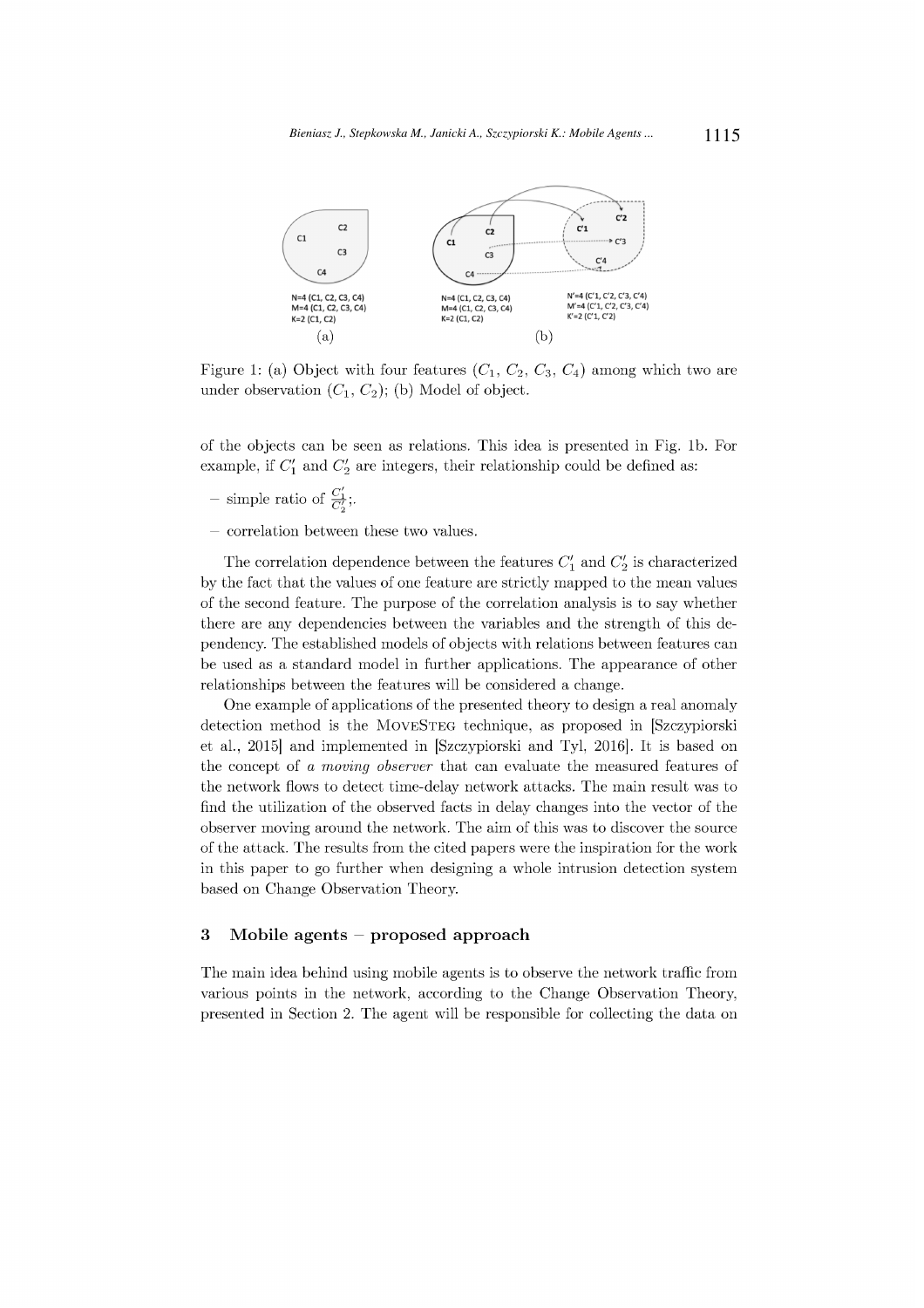the traffic flowing through the router network interfaces and sending the preprocessed data to the central unit (CU) every  $T_{upload}$  time. The data preprocessing will include maintaining a network flow table and calculation of the statistics of the packet interarrival time values, e.g., by creating their histograms.

Two types of mobile agents are foreseen: Base Agents (BAs) – placed in the network nodes with the most intensive traffic, and  $Flying$  Agents (FAs) – sent temporarily to a network node by the CU or BA in case of a suspected anomaly, to perform a closer observation. Contrary to BAs, the FA's lifetime will be limited; when it has elapsed the FA instance will be deactivated, having obtained prior approval from the CU.

#### 3.1 Observing time relationships between packets

To be able to capture anomalies in the packet interarrival times, a common approach is to analyze histograms of these values (see e.g., [Kind et al., 2009]), in which the frequency density for bin  $i$ , using Inverson bracket notation, is calculated as:

$$
k_{i} = \frac{\sum_{j=0}^{N-1} [i \cdot \tau \le t_{j} < (i+1) \cdot \tau]}{N}
$$
 (1)

where  $N$  denotes the number of packets within a certain time window,  $t$  denotes the time distance between the current packet j and the packet  $j-1, \tau$  is the arbitrary set bin width.

However, our initial experiments revealed that such an approach did not allow the extraction of enough information to efficiently detect timing network steganography attacks. Therefore, we proposed that the mobile agents will calculate meta-histograms based on the original ones, using the following formula:

$$
m_{i} = \begin{cases} k_{c} & \text{if } i = 0\\ k_{c-i} + k_{c+i} & \text{if } i = \langle 1, M \rangle\\ k_{c-(i-M)} - k_{c+(i-M)} & \text{if } i = \langle M+1, 2M \rangle \end{cases} \tag{2}
$$

where c denotes the index of the gravity center of the original histogram and  $M$ denotes half the number of its bins. The proposed meta-histogram is supposed to capture in a better way the symmetry (or its lack) within the basic histogram.

A decision, whether a given meta-histogram represents a benign or a malicious network flow, can be made by a ML-based classifier. Prior to using it for detection purposes, the ML algorithm needs to be trained using labelled data.

If multiple network flows are analyzed, e.g., on a single router's interface, the ratio between positive decisions (*true positives – TP* and *false positives – FP*) of the classifier against the total number of the flows, can be treated as an anomaly metric d: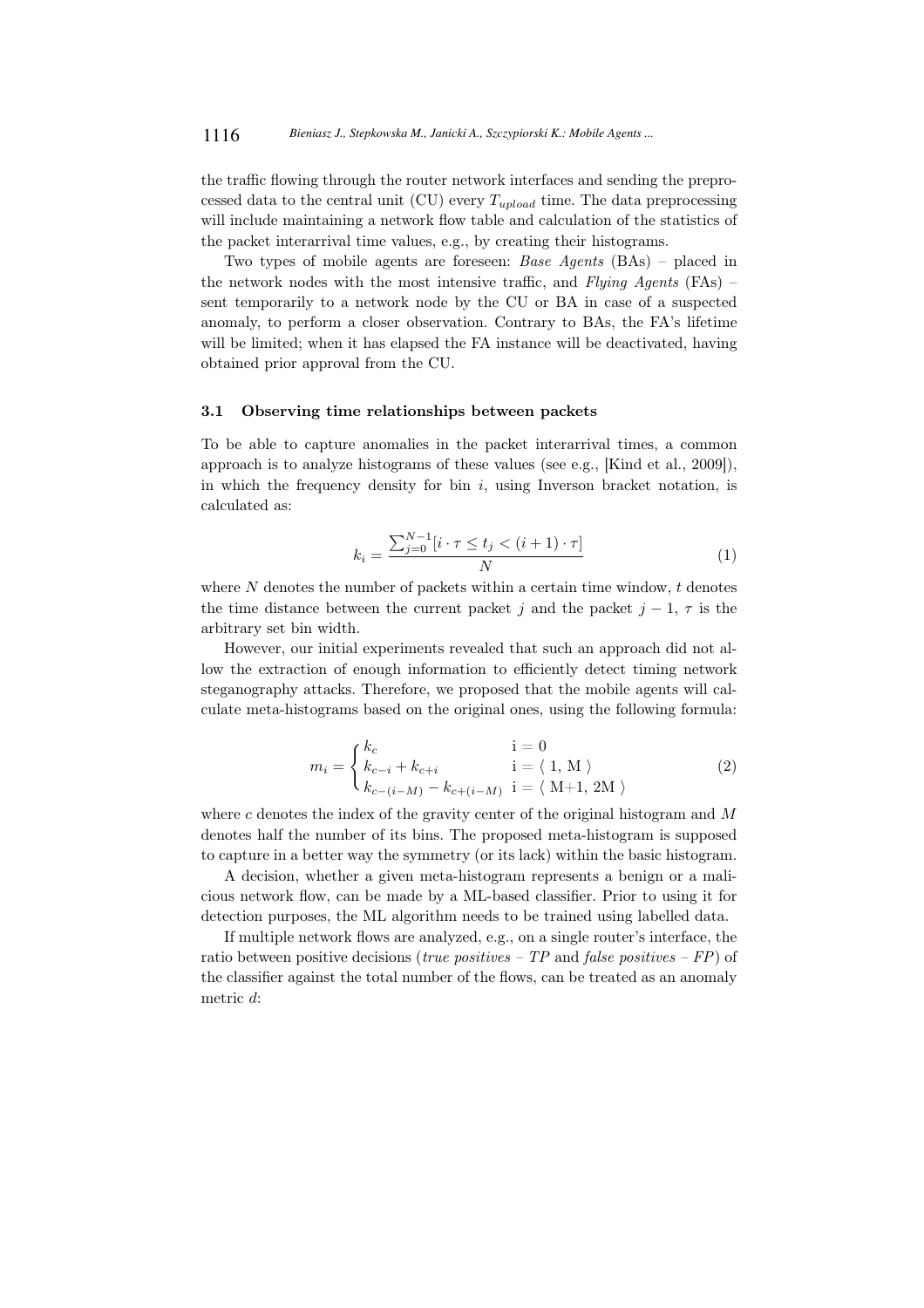$$
d = \frac{TP + FP}{all\ decisions} \tag{3}
$$

This metric will be used later in this study.

## 3.2 Role of flying agents

When an FA is sent to a network router, it calculates the anomaly metric d, based on the algorithm proposed in Section 3.1, on each of the router's interfaces. If the d value on any of the router's interfaces is higher than in the node the FA came from (i.e., on the preceding router's interface), the FA continues to walk in the direction pointed by that interface, that is, towards the higher anomaly metrics. If the d value on all the router's interfaces is lower than the original value, the FA continues its walk in the random direction (different, however, from the agent's provenance).

Such a walk of the FA continues until the FA is no longer able to move, i.e., until it reaches a tree leaf (or gets to the last programmable router). It means that it is now likely to be close to the potential attacker. The FA continues to send its data to the CU. The CU, knowing that the FA is unable to walk any further, makes a decision based on the current d value. If it exceeds a certain  $d_{alarm}$ threshold, the CU detects a timing covert channel and performs the necessary actions. If the  $d_{alarm}$  threshold is not reached, the FA is deactivated.

#### 3.3 Central unit

The central unit will be responsible for tracking the location of both types of agents (BAs and FAs), aggregating the data acquired from the mobile agents, and, last but not least, handling the main process of anomaly detection. The CU will implement the anomaly detection logic introduced in Sections 3.1 and 3.2. Its main role will consist of realization of the communication between the CU and the distributed agents. It will be in a major part hierarchical and realized in the following way:

- The CU allocates BAs to network nodes with the most intensive traffic.
- The agents observe the traffic, perform basic analyses and send the digested results to the CU.
- An FA can be sent to a network node close to a potential source of attack, following a request by the CU, or based on autonomous decision of a BA.
- The FA sends their observation results to the CU directly.
- The CU, based on the data acquired by the agents, may make a decision to trigger an alarm.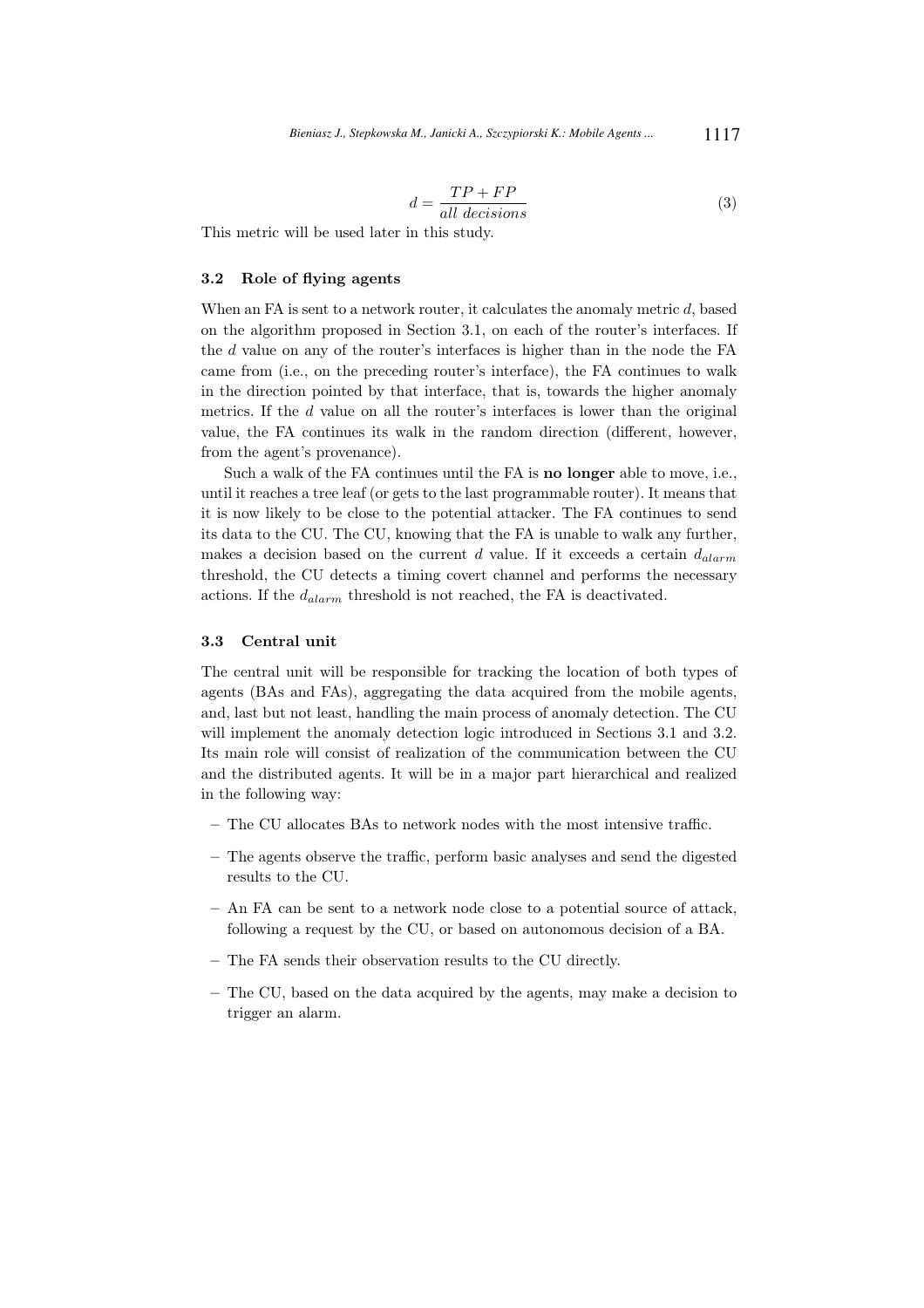– When the  $T_{life}$  time passes, the FA asks the CU if it is allowed to deactivate. If the temporary observation is finished, the CU approves the request and removes the given FA from the registry.

#### 3.4 Setting decision threshold

The proposed mechanism of activation and deactivation of FAs implies that the decision threshold of the classifiers needs to be properly set. In our case, higher false positives (FPs) can be tolerated, but false negatives (FNs) need to be low. Therefore we will prioritize setups yielding high recall scores.

This is a consequence of the fact that our system offers another layer of FP verification – deactivation of less effective agents. Therefore, spawning unnecessary agents is an acceptable cost of this approach. On the other hand, the number of FNs should be minimized, as missing an attack is highly undesirable.

#### 4 Experimental setup

In this section, the setup of the tools for testing the scenarios and emulating steganographic attacks is presented. It consists of a network emulator and applications for network packet stream generation. Furthermore, the process of generating the dataset for evaluating the proposed method is described. It considers the format of the collected raw samples of the network flows.

#### 4.1 Testing scenarios

To test the proposed method we used a network consisting of 28 nodes, serving as routers, and 16 client machines, representing both clients and servers, with the exception of one that acts as the CU node.

Figure 2 shows a sample network topology. Both servers and hosts were used to generate network traffic considered as legitimate for the purpose of the tests and attackers  $#1$  and  $#2$  were used to generate illegitimate traffic.

We tested the effectiveness of the method proposed in the two separate scenarios involving either Attacker  $\#1$  or Attacker  $\#2$ . They both attacked the same Victim machine (Server  $\#2$ ), but the attacks did not happen simultaneously. Those attacks used the following traffic path:

- 1. Attacker  $\#1 \to R13 \to R12 \to R8 \to R1 \to R15 \to R16 \to R18 \to Victim$
- 2. Attacker  $\#2 \to R28 \to R26 \to R22 \to R15 \to R16 \to R18 \to \text{Victim}$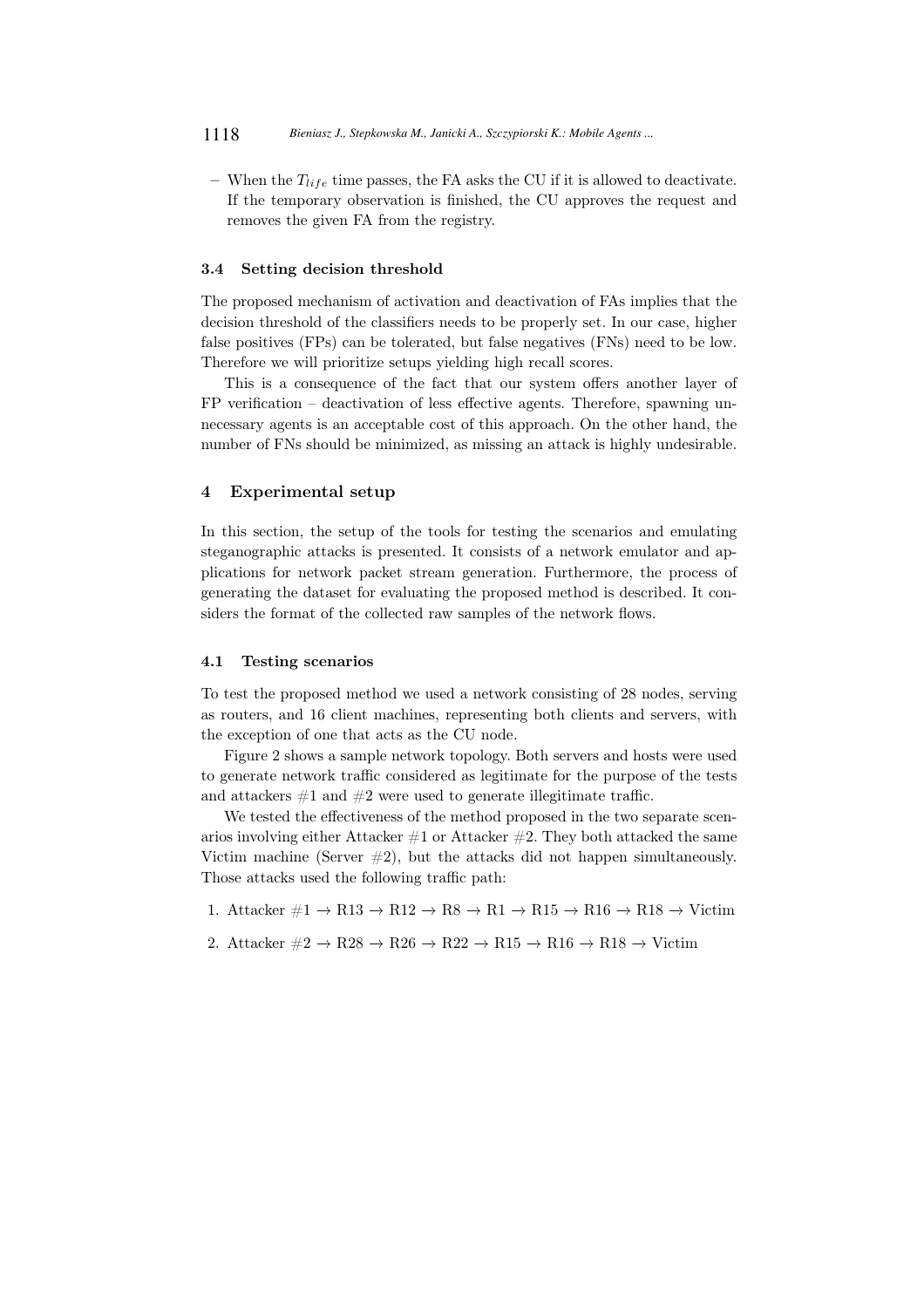

Figure 2: Sample network topology generated during emulations (blue denotes victim of attack, red – two separate attackers).

#### 4.2 Emulating steganographic attacks

To emulate attack methods we used an open-source platform called Distributed Internet Traffic Generator (D-ITG) [Botta et al., 2012]. It was chosen due to its potential to define packet interarrival times. We emulated the steganography attacks with various percentages of traffic utilized for steganographic transmission, starting from 33% up to 100%. To execute this method we created a text file that consisted of values of interarrival times between packets. In Table 1 we present exemplary snippets of such files. They show values needed to create timing covert channels with an average interarrival time of 100ms. The value null means no steganographic bit assigned.

Mobile agents monitored the network traffic on the routers they were installed on and sent the data every minute to the CU. Apart from the metahistogram data (see Section 3.1), the agents sent additional information, such as the timestamp, router ID, interface ID, source and destination addresses and ports etc.

The data, including both benign traffic and the malicious traffic were collected separately in two disjoint simulations with two attack scenarios in each of them, with 0.5% malicious traffic in the first simulation and 5.0% in the second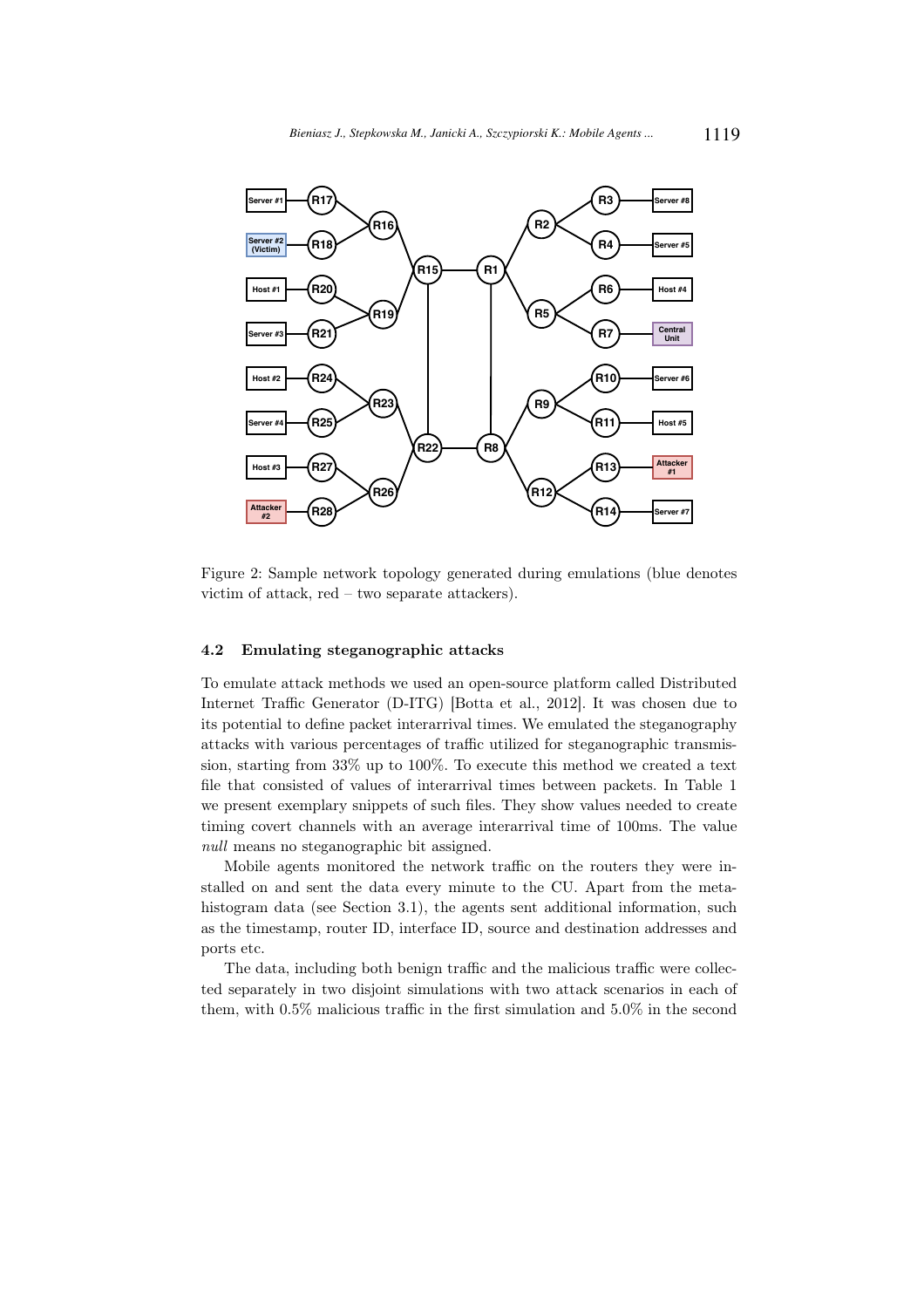Table 1: Exemplary snippets of text files used by D-ITG to create steganography with different bitrate. Values in brackets denote mapping of time interval to steganographic bit.

| Steganography $100\%$ Steganography 66% Steganography 33% |                       |              |
|-----------------------------------------------------------|-----------------------|--------------|
| 50 [0]                                                    | 50 [0]                | 50 [0]       |
| 150 [1]                                                   | $100$ [null]          | $100$ [null] |
| 50 [0]                                                    | 150 1                 | $100$ [null] |
| $150$ [1]                                                 | 50 [0]                | $100$ [null] |
| 50 [0]                                                    | $ 100 \text{ [null]}$ | $100$ [null] |
| $150$ [1]                                                 | 150 [1]               | 150 [1]      |

Table 2: Datasets collected and utilized during experiments in this study.

| Simulation   |                                                |           | Attack path Dataset tag Utilization of datasets |
|--------------|------------------------------------------------|-----------|-------------------------------------------------|
|              |                                                |           | 80\% used for choosing hyperpa-                 |
|              | $R13 - R18$                                    | DATASET 1 | rameters (GridSearch with CV)                   |
| Simulation 1 |                                                |           | and training classifiers                        |
|              |                                                |           | 20% of used for testing classifiers             |
|              | $R28 - R13$                                    | DATASET 2 | 80% used for training classifiers               |
|              |                                                |           | $20\%$ used for testing                         |
|              |                                                |           | $100\%$ used for:                               |
| Simulation 2 | $R13 - R18$                                    | DATASET 3 | -final testing of classifiers                   |
|              |                                                |           | - testing the proposed                          |
|              | R <sub>28</sub> - R <sub>13</sub><br>DATASET 4 |           | attack detection method                         |

one. This resulted in four datasets in total (see Table 2 for summary). Datasets 1 and 2 were used for the training and tuning of the ML-based classifiers. DATASETS 3 and 4 were used for the final testing of the trained classifiers and to verify if the proposed attack detection method was effective.

#### 4.3 Machine learning algorithms

Several ML algorithms were considered as classifiers in the proposed method. After initial tests, the chosen MLs were SVM, RANDOM FOREST, BERNOULLI Naïve Bayes, Gaussian Naïve Bayes and MLP, all from the supervised learning algorithm group. They were implemented using the Python scikit-learn library [Pedregosa et al., 2011].

Special attention was paid to selecting a data subset from the training data to train the ML algorithms, which is usually critical to the effectiveness of a MLbased classifier. Several options were considered, such as choosing the data that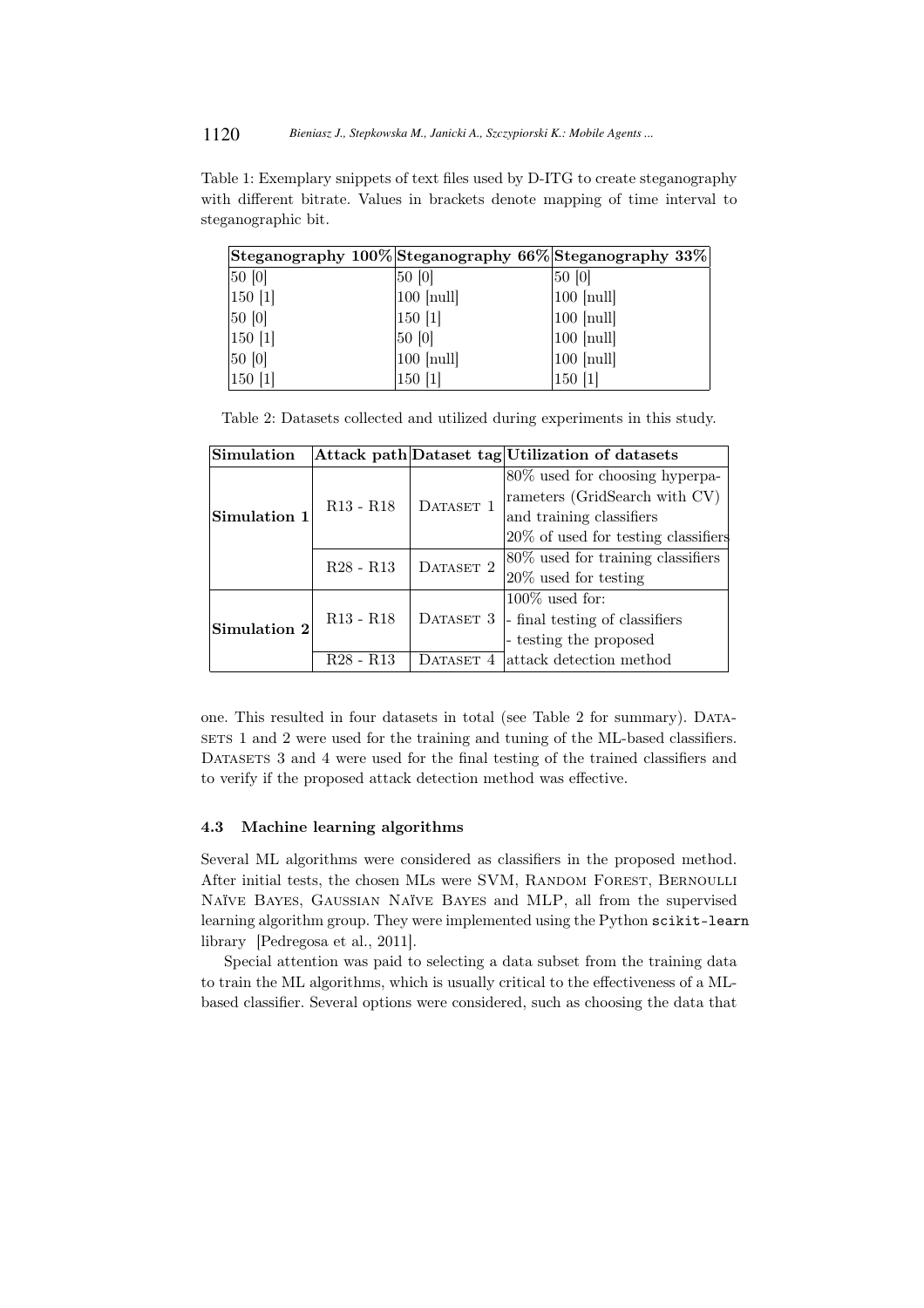were acquired in the direct vicinity of the attacker, remotely from the attacker, or as a mixture of the above cases.

### 5 Experiments, results and their discussion

#### 5.1 Evaluation metrics

Selecting the best set of hyperparameters for each ML-based classifier, training the models and testing the classification performance were based on standard metrics:

- Receiver Operator Characteristics (ROC) curve and area under ROC curve (AUC). The ROC curve shows the relationship of the TP rate (TPR) against FP rate (FPR) for various decision thresholds. An AUC value of 1 means a perfect classification; the lower the AUC, the more misclassifications that can be expected. An AUC exceeding 80% is often considered as acceptable [Tape, Thomas G., 2017].
- Equal Error Rate (EER) yields the error value for which the classifier has the same probability of misclassifying a positive as well as a negative sample.
- accuracy the ratio of the number of correct detections to all detections.
- attack recall (TPR for attack detection) the ratio of correctly detected attacks referred to all attack samples.
- precision informs how often the classification was correct.
- $F_1$  score harmonic mean of the precision and recall.

#### 5.2 Training and tuning ML-based classifiers

To tune the selected classifiers, the methodology of data science analysis was applied. As the initial experiments revealed that the detection algorithm worked best if trained on data acquired close to the attacker, the data from the nodes adjoining the attackers from Dataset 1 and Dataset 2 were selected for training purposes.

The hyperparameters of the classifiers were tuned using a GRID SEARCH algorithm with 10-fold cross validation (CV) procedure (for the SVM, the CV order was set to 3 as a higher value caused overfitting). This step ensured that all the algorithms worked in the best condition possible for the given data. GaussianNB was excluded from this process as it did not have parameters that could be tuned. The best hyperparameters for each classifier were chosen according to the mean scores of the metrics in the following order of importance: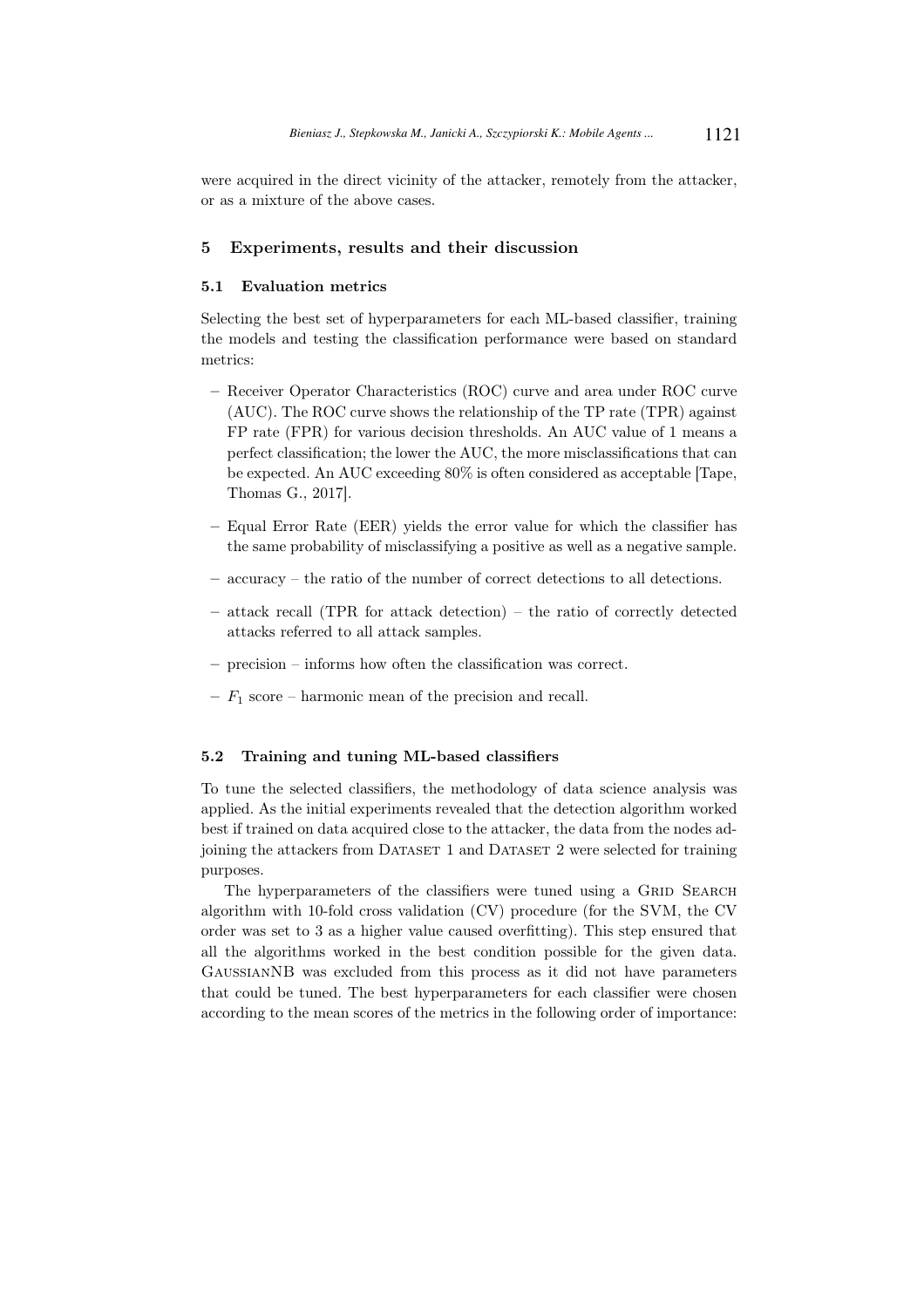|                    |                                | Mean   |        |        |                               |                                |                                |
|--------------------|--------------------------------|--------|--------|--------|-------------------------------|--------------------------------|--------------------------------|
|                    | ML model                       |        |        |        | AUC Accuracy Recall Precision | $F_1$                          | Hyperparameters results        |
|                    |                                |        |        | 0.7550 | 0.4128                        |                                | alpha: 0,                      |
| BERNOULLINB 0.9036 |                                | 0.9416 |        |        |                               | $ 0.5337 $ binarize: 0,        |                                |
|                    |                                |        |        |        |                               |                                | fit_prior: True                |
|                    | <b>GAUSSIANNB</b>              | 0.7500 | 0.5409 | 0.9363 | 0.0829                        |                                | $0.1534$ default parameters    |
|                    |                                |        |        |        |                               |                                | C: 1,                          |
|                    |                                |        |        |        |                               |                                | decision_function_shape: ovo,  |
|                    | <b>SVM</b>                     | 0.9130 | 0.9562 | 0.1445 | 0.4108                        |                                | $ 0.1990 $ gamma: 2,           |
|                    |                                |        |        |        |                               |                                | kernel: poly,                  |
|                    |                                |        |        |        |                               |                                | shrinking: False               |
|                    |                                |        |        |        |                               |                                | bootstrap: True,               |
|                    |                                |        | 0.9818 | 0.6307 | 0.9355                        |                                | criterion: entropy,            |
|                    |                                |        |        |        |                               |                                | max_depth: 48,                 |
|                    | RANDOMFOREST <sub>0.9776</sub> |        |        |        |                               |                                | $ 0.7507 $ max_features: log2, |
|                    |                                |        |        |        |                               |                                | min_samples_leaf: 2,           |
|                    |                                |        |        |        |                               |                                | min_samples_split: 2,          |
|                    |                                |        |        |        |                               |                                | $\ln$ estimators: 36           |
|                    |                                |        |        |        |                               |                                | activation: tanh,              |
| <b>MLP</b>         |                                | 0.9812 |        |        |                               | alpha: 1e-05,                  |                                |
|                    | 0.9681                         |        | 0.7385 | 0.8196 | 0.7753                        | hidden_layer_sizes: (100, 40), |                                |
|                    |                                |        |        |        |                               | learning_rate: adaptive,       |                                |
|                    |                                |        |        |        |                               |                                | max_iter: 1000,                |
|                    |                                |        |        |        |                               |                                | solver: adam                   |

Table 3: Evaluation metric results from hyperparameters optimization process of GRID SEARCH with cross validation.

Table 4: Classification results for testing part of DATASET 1 for various ML algorithms trained on data from R13.

| ML model                       |        | $AUC$   Accuracy   Recall   Precision |        |        | $F_{1}$               |
|--------------------------------|--------|---------------------------------------|--------|--------|-----------------------|
| RANDOMFOREST <sup>0.8652</sup> |        | 0.9834                                | 0.7361 | 0.8548 | 0.7910                |
| BERNOULLINB 0.8493             |        | 0.9403                                | 0.7500 | 0.3941 | 0.5167                |
| <b>GAUSSIANNB</b>              | 0.7226 | 0.5325                                | 0.9305 | 0.0785 | 0.1448                |
| <b>SVM</b>                     | 0.8404 | 0.9739                                | 0.6944 | 0.6944 | 0.6944                |
| MLP                            | 0.8591 | 0.9716                                | 0.7361 | 0.6463 | $\left 0.6883\right $ |

- 1. AUC, as most universal metrics.
- 2. Recall, as we wanted to minimize number of FNs.
- 3.  $\mathcal{F}_1$  and precision, which were less important in our case.

The best hyperparameters identified for the considered ML classifiers are presented in Table 3. The classification results for these classifiers are presented in Table 4 for the testing part of DATASET 1 for node R13. Figure 3 shows a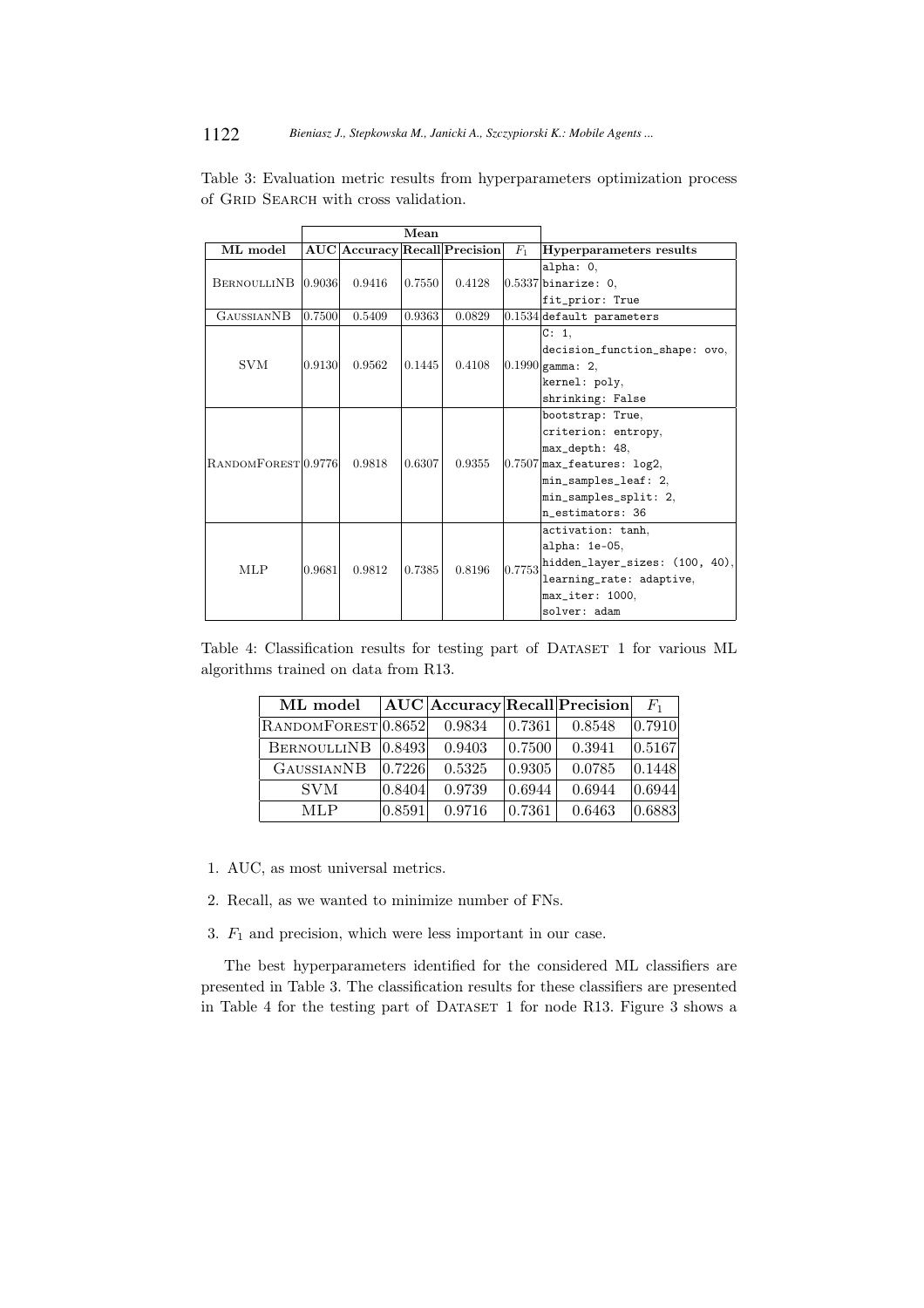

Figure 3: ROC curves calculated on testing part of DATASET 1 data for classifiers trained on R13 data from training part of DATASET 1.

sample ROC curve with EERs for the testing of classifiers for models trained on the training part of DATASET 1 for node R13.

The best detection was achieved for the MLP, Random Forrest, SVM and Bernoulli Naïve Bayes classifiers - they all yielded high values of AUC (above  $80\%$ , accuracy (above  $90\%$ ) and recall (70-75%). It is noteworthy that the results for the testing data are only slightly inferior to those for the training data, still yielding high recognition scores for these classifiers. In contrast, the Gaussian Naïve Bayes algorithm performed worse, with ca. 72% AUC and accuracy of 55% only.

#### 5.3 Results for detection of timing network steganography attacks by mobile agents

We analyzed how the trained classifiers would perform if used for detecting timing network steganography attacks by mobile agents. We compared two sets of models: trained on R13 data and trained on R28 data (i.e., using DATASET 1 and DATASET 2, respectively). Therefore we considered four cases:

1. Attack path from R13 to R18 with model trained on DATASET 1.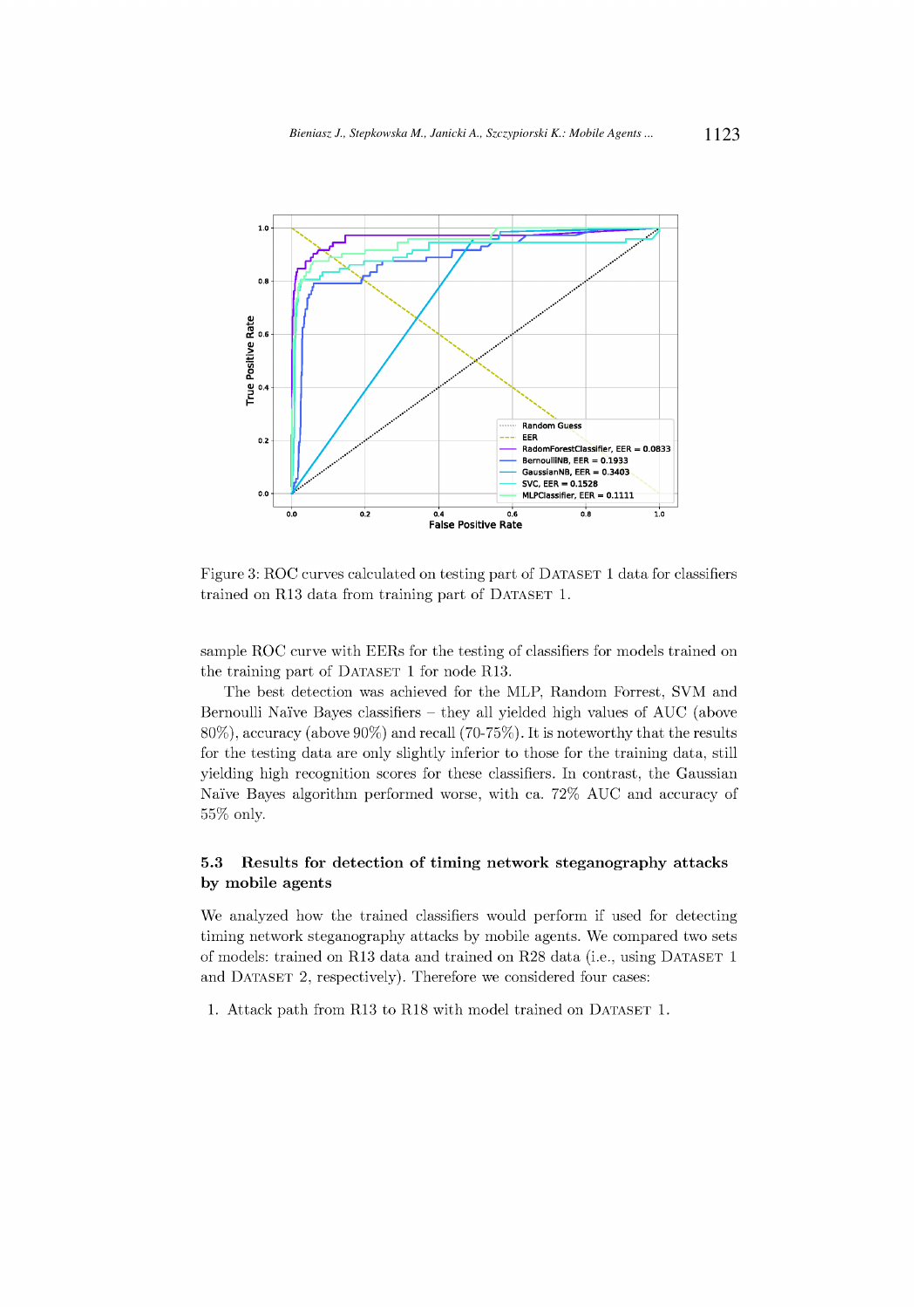Table 5: Anomaly metric d along attack path and on other routers in cases 1 and 2 with ML classifiers: (A) BERNOULLINB, (B) GAUSSIANNB, (C) SVM. (D) RANDOMFOREST and (E) MLP.

|                |                    |       |      |      | Metrics d along attack path |      |           | Metrics d on other routers                                           |      |      |      |      |              |                                                                                    |                             |
|----------------|--------------------|-------|------|------|-----------------------------|------|-----------|----------------------------------------------------------------------|------|------|------|------|--------------|------------------------------------------------------------------------------------|-----------------------------|
|                | CASE Model R13 R12 |       |      | R8   |                             |      |           | R1 R15 R16 R18 R14 R22                                               |      |      | R.9  | R2   |              | <b>R5 R19 R17</b>                                                                  |                             |
|                | (A)                |       |      |      |                             |      |           | 32.42 15.30 13.62 11.65 10.64 19.94 29.79                            | 9.75 | 6.17 | 6.03 |      | $5.06 $ 5.16 | 2.73 0.00                                                                          |                             |
|                | (B)                |       |      |      |                             |      |           |                                                                      |      |      |      |      |              | 45.94 41.36 40.33 36.85 36.40 33.75 31.39 40.72 37.31 42.50 37.05 42.53 37.96 0.00 |                             |
| 1              | (C)                | 1.70  | 0.24 | 0.20 | 0.32                        |      | 0.54 0.42 | 0.38                                                                 | 0.24 | 0.30 | 0.35 | 0.46 | 0.20         | 1.01                                                                               | 0.001                       |
|                | (D)                | 6.86  | 1.46 | 0.24 | 0.09                        | 0.07 | 0.22      | 0.19                                                                 | 0.02 | 0.08 | 0.09 | 0.01 | 0.001        |                                                                                    | 0.07 0.00                   |
|                | (E)                | 3.50  | 1.18 | 0.47 | 0.51                        | 0.63 | 0.74      | 0.58                                                                 | 0.59 | 0.53 | 0.58 | 0.70 | 0.41         |                                                                                    | $1.14 \, 0.00$              |
|                | (A)                |       |      |      |                             |      |           | 34.12  15.56  13.85  12.62  10.92  20.78  31.66   9.42   6.12  6.033 |      |      |      |      | 5.14 5.16    |                                                                                    | 2.73 0.00                   |
|                | (B)                |       |      |      |                             |      |           |                                                                      |      |      |      |      |              | 45.94 41.36 40.33 36.85 36.40 33.75 31.39 40.72 37.31 42.50 37.05 42.53 37.96 0.00 |                             |
| $\overline{2}$ | (C)                | 6.25  | 1.08 | 0.64 | 0.78                        | 1.04 | 0.95      | 0.86                                                                 | 0.88 | 0.72 | 1.08 | 1.09 | 0.49         |                                                                                    | 2.00 0.00                   |
|                | (D)                | 13.50 | 3.84 | 1.80 | 1.06                        | 1.09 | 1.74      | 2.07                                                                 | 0.38 | 0.58 | 0.60 | 0.56 | 0.21         |                                                                                    | $0.42 \,   \, 0.00 \,   \,$ |
|                | (E)                | 10.87 | 3.54 | 1.62 | 1.22                        | 1.15 | 1.56      | 1.30                                                                 | 1.32 | 1.13 | 1.30 | 1.25 | 0.74         |                                                                                    | 1.30 0.00                   |

2. Attack path from R13 to R18 with model trained on DATASET 2.

3. Attack path from R28 to R18 with model trained on DATASET 2.

4. Attack path from R28 to R18 with model trained on DATASET 1.

Tables 5 and 6 show the anomaly metrics  $d$  for various classifiers for these cases. Figure 4a-4f display these results graphically – as an example for case 3 and the RANDOMFOREST classifier, which was among the best performing ones. The red color shows the nodes where the mobile agents yielded the highest results. The yellow color marks nodes where the FAs were spawned according to the proposed algorithm. The green nodes denote routers where the FAs would be deactivated, as the anomaly metric d would be lower than on the node from which the FA was sent. It can be seen from the last figure that red nodes were perfectly aligned with the path leading to the attacker.

#### 5.4 Discussion

The first step – selecting and tuning the ML-based classifiers – was very important for the correct functioning of the attack detection algorithm, as the proposed anomaly metric d is based on the classifier's positive decisions (both TPs and FPs). Therefore, they need to be as accurate as possible. RANDOMFOREST and MLP turned out to perform best in our case. Naïve Bayes algorithms gave the worst results and would not work properly in our solution. The other models presented some drawbacks, e.g., too low a number of positive detections (SVM) which could result in missing an attack. The GAUSSIANNB classifier should also be avoided, as its low accuracy would spawn too many unnecessary FAs. Even though our proposed system is able to regulate this by the mechanism of the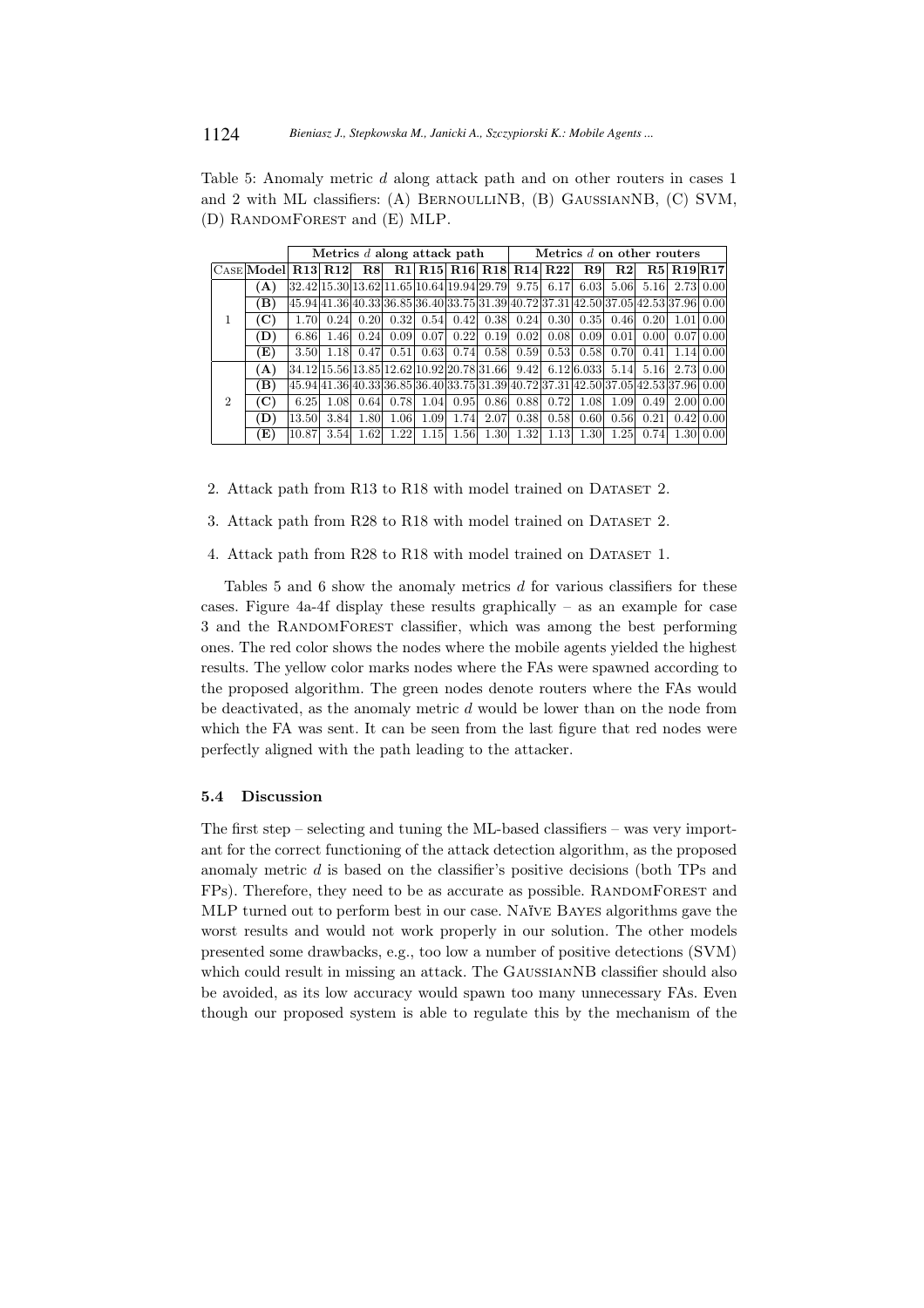

Figure 4: Anomaly metric results from the attack by R28 to R18, with Ran- $DOMFOREST$  model trained on DATASET 2. (a)-(f) present consecutive phases of BAs and FAs cooperation to identify the attacker. Red nodes mean that BA or FA yielded a high value for metric d and raised the attention. Yellow node means spawning of FA. Green node means that a FA ends its life.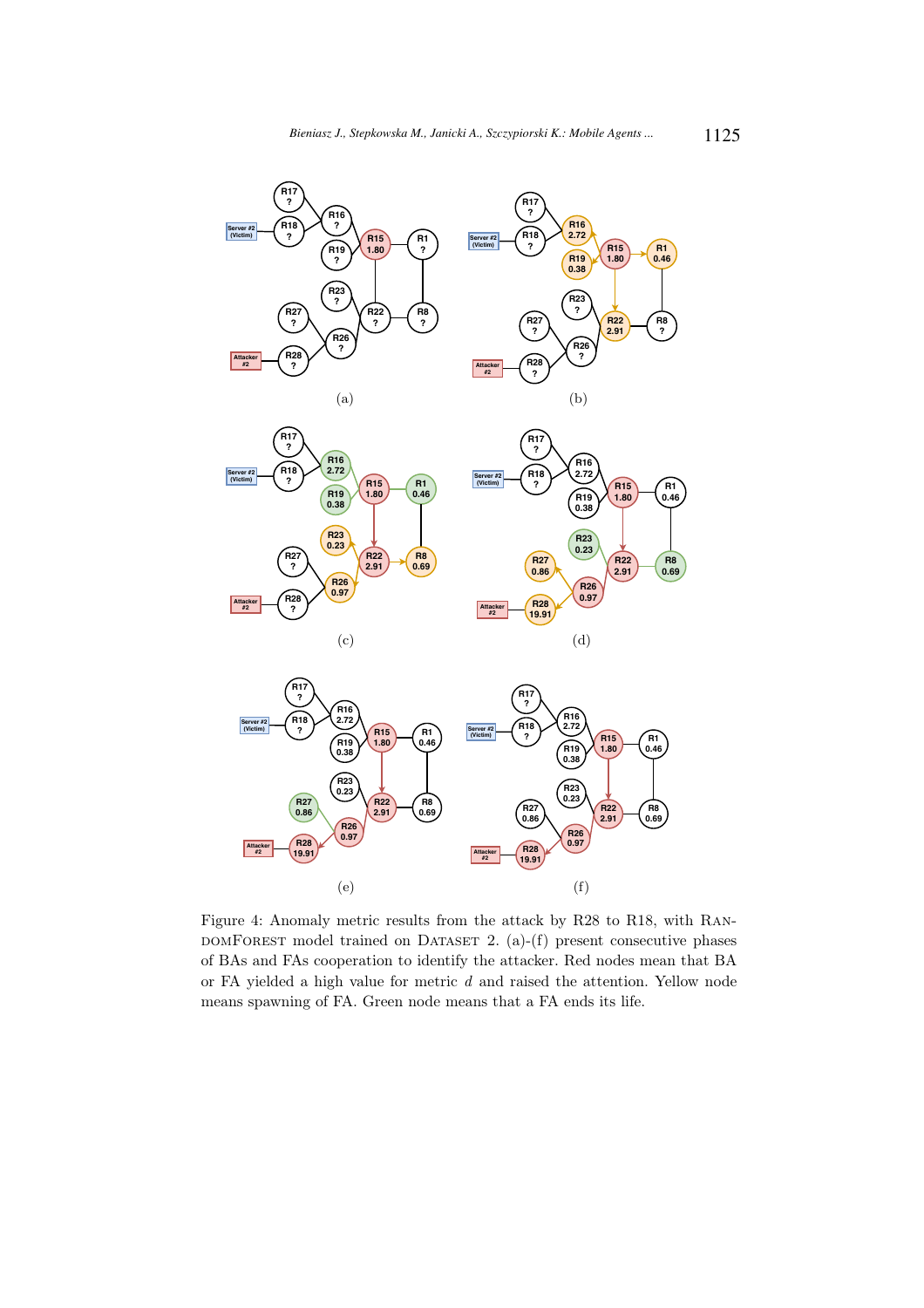Table 6: Anomaly metric d along attack path and on other routers in cases 3 and 4 with ML classifiers: (A) BERNOULLINB, (B) GAUSSIANNB, (C) SVM, (D) RANDOMFOREST and (E) MLP;

|   |                                                                                                 |       |      | Metrics d along attack path |      |             | Metrics d on other routers                                                                       |                  |      |      |                             |                   |           |
|---|-------------------------------------------------------------------------------------------------|-------|------|-----------------------------|------|-------------|--------------------------------------------------------------------------------------------------|------------------|------|------|-----------------------------|-------------------|-----------|
|   | $ {\rm C}_{\rm ASE} $ Model $ $ R28 $ $ R26 $ $ R22 $ $ R15 $ $ R16 $ $ R18 $ $ R27 $ $ R23 $ $ |       |      |                             |      |             |                                                                                                  |                  |      | R.8  |                             | <b>R1 R19 R17</b> |           |
|   | (A)                                                                                             |       |      |                             |      |             | $\left  23.60 \right  19.92 \left  11.80 \right $ 8.79 17.14 24.96 7.40 4.95 6.87 5.29 2.70 0.00 |                  |      |      |                             |                   |           |
|   | (B)                                                                                             |       |      |                             |      |             | 49.81 47.53 41.55 40.51 41.28 41.44 43.48 40.49 45.21 39.77 42.44 0.00                           |                  |      |      |                             |                   |           |
| 3 | (C)                                                                                             | 12.65 | 3.49 | 0.82                        |      | $1.22$ 1.14 |                                                                                                  | $1.05$ 1.53      | 0.81 | 0.86 | 0.92                        | 2.28 0.00         |           |
|   | (D)                                                                                             | 16.91 | 9.77 | 2.91                        | 1.80 | 2.72        |                                                                                                  | 2.78 0.86        | 0.23 | 0.69 | 0.46                        |                   | 0.38 0.00 |
|   | (E)                                                                                             | 16.90 | 9.19 | 2.70                        | 1.88 | 2.29        |                                                                                                  | $2.16 $ 1.52     | 0.77 | 1.28 | 1.03                        |                   | 1.46 0.00 |
|   | (A)                                                                                             |       |      | 23.26 19.61 11.61           |      |             | 8.67 16.69 24.18 7.32 4.95                                                                       |                  |      |      | $6.93$ $5.29$ $2.69$ $0.00$ |                   |           |
|   | (B)                                                                                             |       |      |                             |      |             | $[50.0047.8843.7941.6241.3640.8344.5944.6843.8240.3943.18]$ 0.00                                 |                  |      |      |                             |                   |           |
| 4 | (C)                                                                                             | 3.86  | 0.46 | 0.30                        | 0.63 | 0.50        |                                                                                                  | $0.52$ 0.95 0.34 |      | 0.34 | 0.43                        | 1.21 0.00         |           |
|   | (D)                                                                                             | 12.43 | 5.43 | 0.76                        | 0.25 | 0.26        |                                                                                                  | 0.31 0.12        | 0.00 | 0.07 | 0.05                        |                   | 0.05 0.00 |
|   | $\rm(E)$                                                                                        | 9.43  | 4.34 | 0.71                        | 0.82 | 0.81        |                                                                                                  | $0.77$   1.16    | 0.50 | 0.55 | 0.57                        | 1.31              | 0.00      |

programmed death of FAs, in this case it would introduce too high a load on the system. In addition, too high a number of false detections could lead to incorrect CU decisions and a FA could be sent in a wrong direction, and, as a consequence, it would not be able find the source of the attack.

Analyses of Tables 5 and 6 reveal that the anomaly metric d increases the closer the agent is to the source. Neighboring nodes to the ones along the attack path have this value significantly lower, so by using this metric the CU should easily send the FAs towards the growing anomaly, i.e., towards the attacker. It is noteworthy, that it is not required for the FAs in the nodes outside of the attack path to return  $d = 0$  (this would be the case for perfect classifiers) – it is enough that the FAs are send in the direction of the growing  $d$  (which, by the way, resembles behavior of gradient methods). This shows a great advantage of the proposed method: even using non-perfect classifiers, together with the mechanism of moving agents, it can create a highly effective method of network attack detection.

Figure 5 presents the anomaly metric  $d$  as a function of distance to the source of an attack (RANDOMFOREST classifier was used). The x-axis represents the distance (in nodes) from the current node to the attacker (value 1 denotes the node closest to the attacker). It shows that in all cases  $d$  is the highest for the shortest distance to the attacker; this value decreases with the growing distance. However, it can be observed that it increases slightly again the closer to the victim. It is mainly a result of less traffic going through these nodes what decreases the denominator in the d formula. It should not, however, negatively impact neither the quality nor the effectiveness of the method. It additionally proves that the model can be more universal. It means that creating models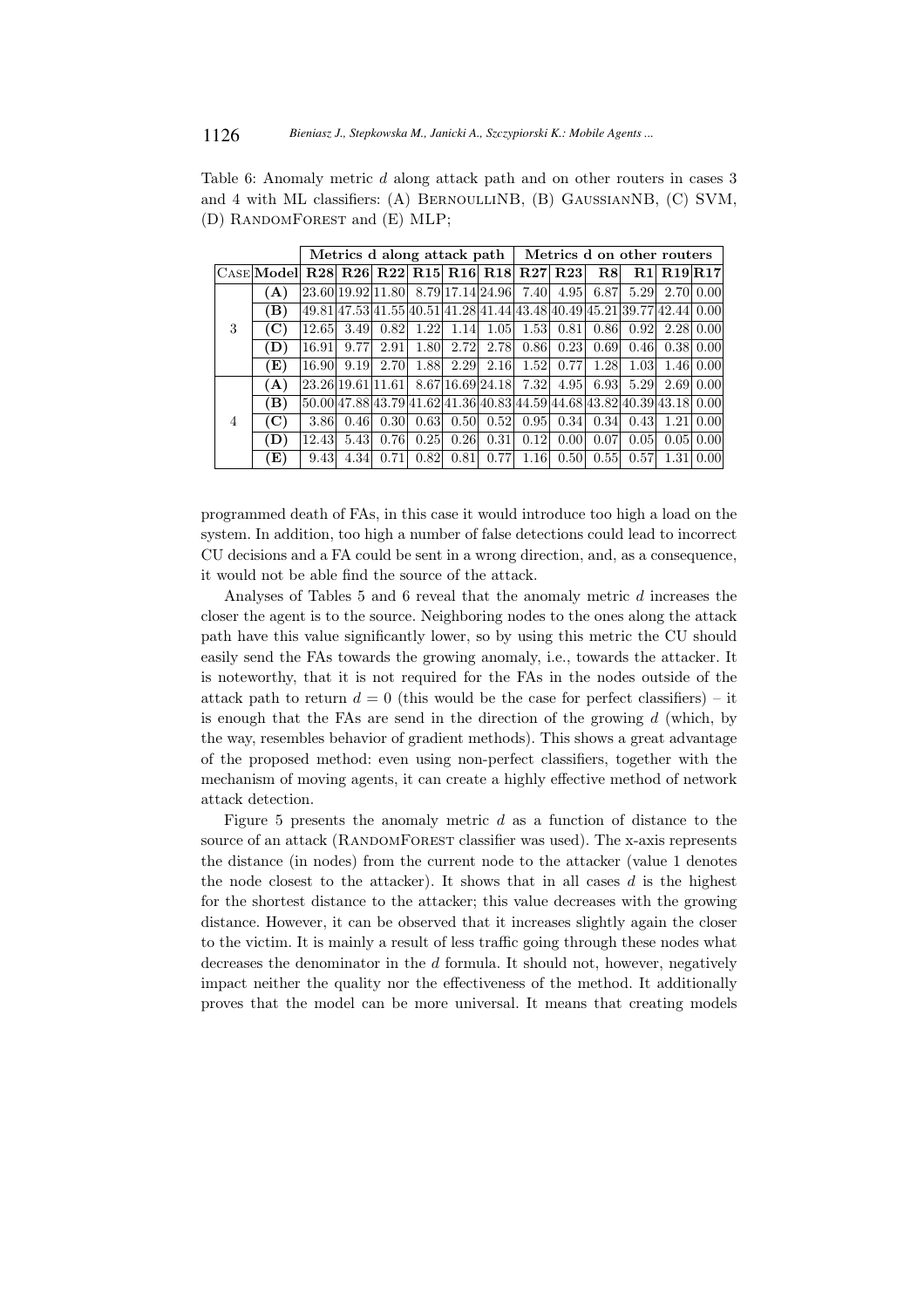

Figure 5: Distribution of anomaly metric value as function of distance from source of attack.

from data close to the possible attackers (i.e., from the nodes to which the end devices are connected) will provide the method with a proper model that should work regardless of where the attacker is placed or how the network has changed.

As probably there would be several BAs in the network, the CU should have even more information to determine if the network is under an attack, and, if it is suspected, from which node to start spawning the FAs. If the  $d$  value is high in several places in the network, the CU will need to decide if this is caused by a single attack with a single source, a single attack with multiple sources or multiple, unrelated to one another, network attacks.

#### $\boldsymbol{6}$ Conclusions and future work

This paper presented results on applying the Change Observation Theory and the moving observer concept to a new kind of intrusion detection system. It is characterized by a distributed character of observation in cyberspace, cooperation between observing entities and using their mobility to identify the sources of anomalies and attacks.

We applied the proposed method to detecting attacks using timing network steganography. Therefore, as feature vectors we used meta-histograms with statistics of packet interarrival time. We trained various classifiers and proposed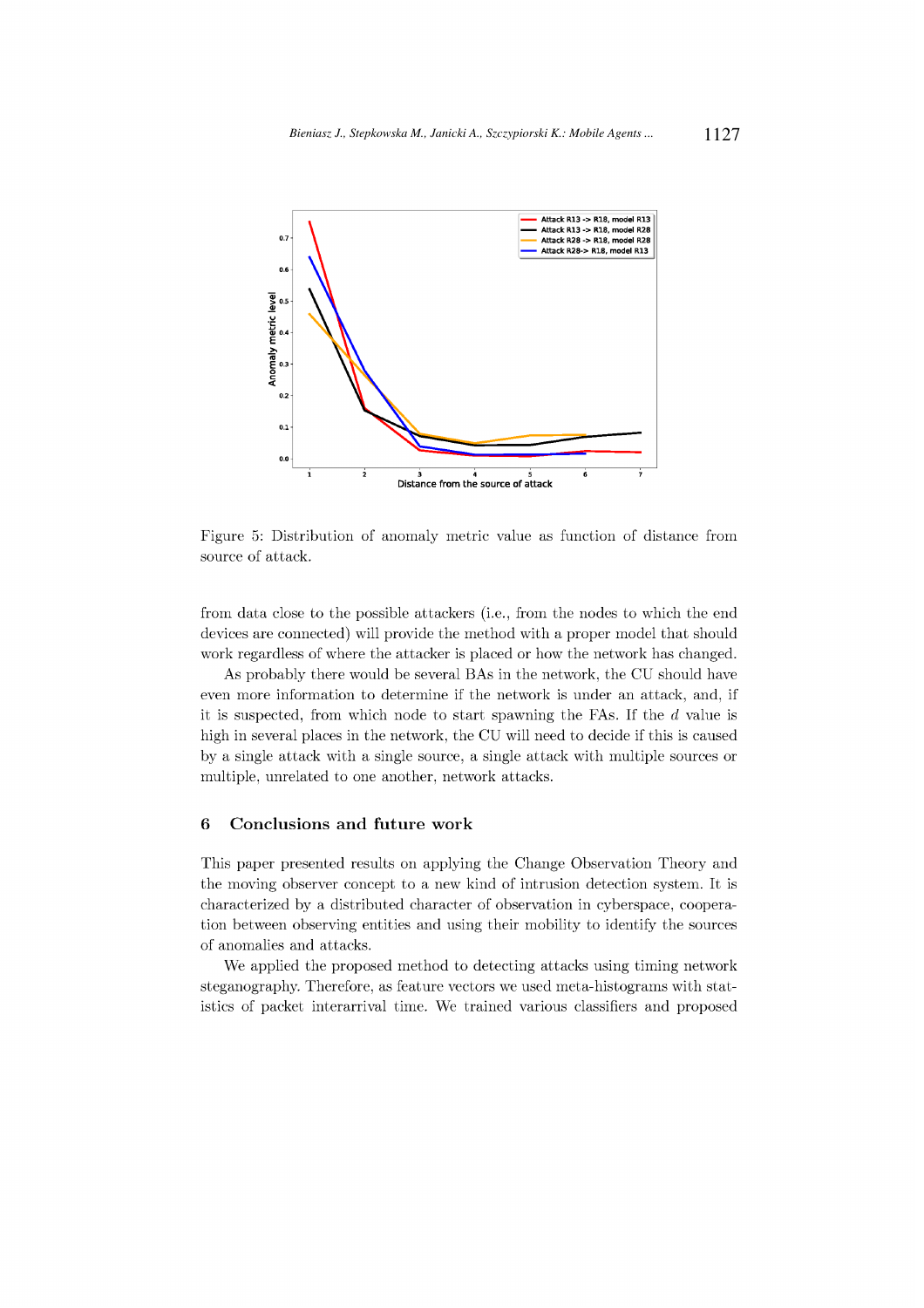an anomaly metrics based on their classification decisions. We showed, using a proof-of-concept, that this method allowed the mobile agents to move towards the source of an attack, and therefore the proposed method is effective in detecting timing network steganography. However, to apply the method to other types of attacks, the feature vector should be extended.

Our future efforts will be focused on improvements in emulating various network topologies and attacks other than those using timing network steganography. The modeling and data analysis will also be strengthened by (a) introducing new features, (b) selecting the most important ones, (b) optimizations of data size and (d) experimenting with other ML-based algorithms. In further research we will also try to take into consideration the fact that a node is visited by a flying agent several times, without a detection of an attack. We are going to investigate if this may be an indicator of a potential security breach in the given node.

The concept of using classifiers (even non-ideal ones) with the decision threshold biased towards increased TP rates, but combined with the deactivation procedure for the mobile agents, appears to be highly novel. It proved to be very promising and will continue to be researched in the future.

#### Acknowledgements

This work was supported by the National Centre for Research and Development (agreement No. CYBERSECIDENT/369532/I/NCBR/2017) within the Cyber-SecIdent Programme. The authors wish to thank Piotr Januszewski, MSc, for his contribution to setting up the experiments.

#### References

- [Ahmed et al., 2016] Ahmed, M., Mahmood, A. N., and Hu, J. (2016). A survey of network anomaly detection techniques. *Journal of Network and Computer Applications*, 60:19–31.
- [Anderson and Petitcolas, 1998] Anderson, R. J. and Petitcolas, F. A. P. (1998). On the limits of steganography. *IEEE Journal on Selected Areas in Communications*, 16(4):474–481.
- [Basseville and Nikiforov, 1993] Basseville, M. and Nikiforov, I. V. (1993). *Detection of Abrupt Changes - Theory and Application.* http://people.irisa.fr/Michele.Basseville/kniga/.
- [Bhuyan et al., 2014] Bhuyan, M. H., Bhattacharyya, D. K., and Kalita, J. K. (2014). Network anomaly detection: methods, systems and tools. *IEEE communications surveys & tutorials*, 16(1):303–336.
- [Botta et al., 2012] Botta, A., Dainotti, A., and PescapÃľ, A. (2012). A tool for the generation of realistic network workload for emerging networking scenarios. *Computer Networks*, 56(15):3531 – 3547.
- [Buczak and Guven, 2016] Buczak, A. L. and Guven, E. (2016). A survey of data mining and machine learning methods for cyber security intrusion detection. *IEEE Communications Surveys & Tutorials*, 18(2):1153–1176.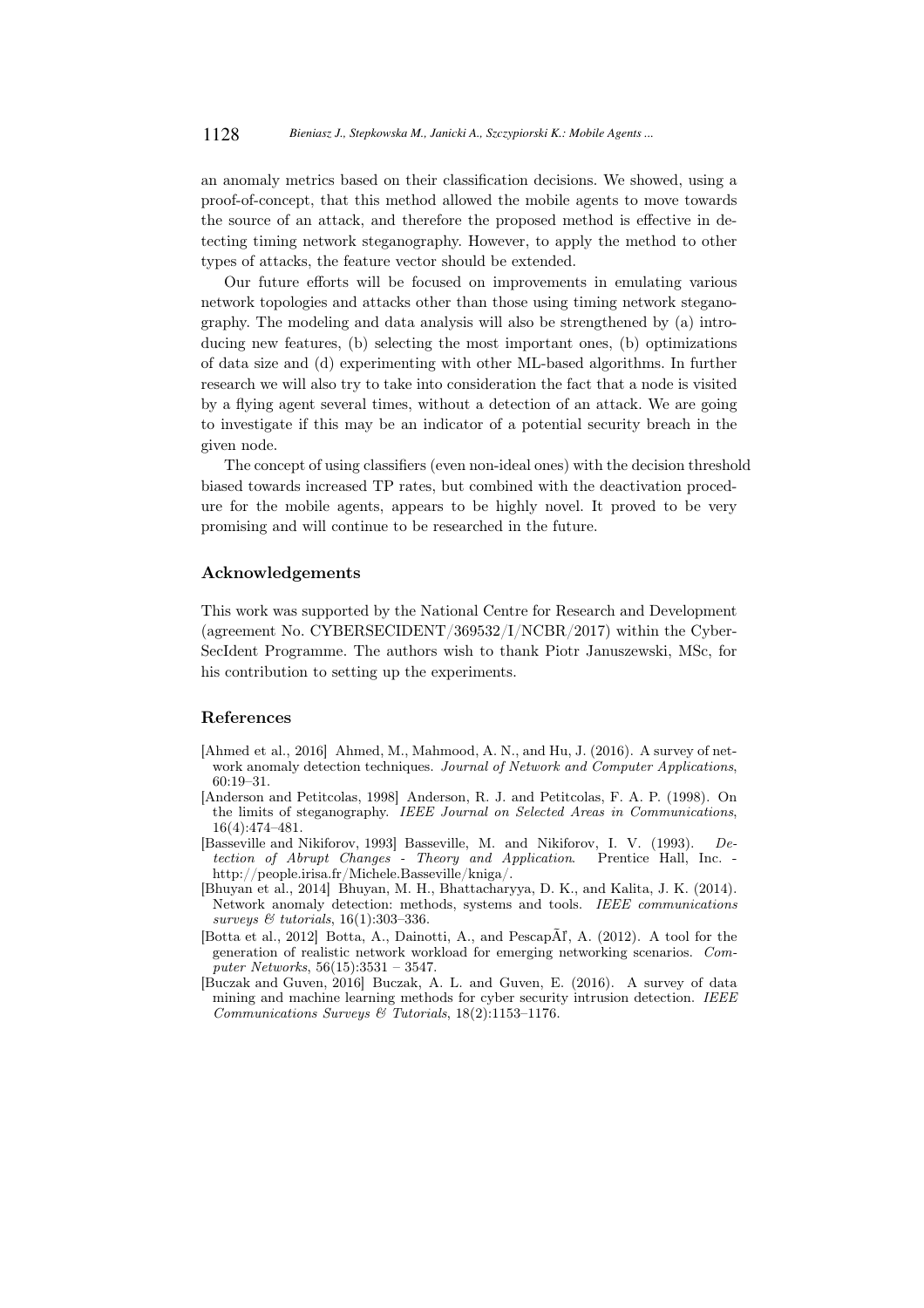- [Casas et al., 2012] Casas, P., Mazel, J., and Owezarski, P. (2012). Unsupervised network intrusion detection systems: Detecting the unknown without knowledge. *Computer Communications*, 35(7):772–783.
- [Fink et al., 2014] Fink, G. A., Haack, J. N., McKinnon, A. D., and Fulp, E. W. (2014). Defense on the move: Ant-based cyber defense. *IEEE Security Privacy*, 12(2):36–43.
- [Fridrich, 1999] Fridrich, J. (1999). Applications of data hiding in digital images. In *ISSPA '99. Proceedings of the Fifth International Symposium on Signal Processing and its Applications (IEEE Cat. No.99EX359)*, volume 1, pages 9 vol.1–.
- [Haack et al., 2011] Haack, J. N., Fink, G. A., Maiden, W. M., McKinnon, A. D., Templeton, S. J., and Fulp, E. W. (2011). Ant-based cyber security. In *2011 Eighth International Conference on Information Technology: New Generations*, pages 918– 926.
- [Janicki et al., 2015] Janicki, A., Mazurczyk, W., and Szczypiorski, K. (2015). On the undetectability of transcoding steganography. *Security and Communication Networks*, 8(18):3804–3814.
- [Jarvis, 2018] Jarvis, J. (2018). Steganography: Combatting Threats Hiding in Plain Sight. https://www.fortinet.com/blog/threat-research/ steganography--combatting-threats-hiding-in-plain-sight.html. [Online; accessed 10.01.2019].
- [Kaspersky Lab, 2017] Kaspersky Lab (2017). Kaspersky Lab Identifies Worrying Trend in Hackers Using Stegano-<br>graphy. https://usa.kaspersky.com/about/press-releases/2017\_ https://usa.kaspersky.com/about/press-releases/2017\_ kaspersky-lab-identifies-worrying-trend-in-hackers-using-steganography. [Online; accessed 10.01.2019].
- [Kind et al., 2009] Kind, A., Stoecklin, M. P., and Dimitropoulos, X. (2009). Histogram-based traffic anomaly detection. *IEEE Transactions on Network and Service Management*, 6(2):110–121.
- [Kott, 2018] Kott, A. (2018). Intelligent autonomous agents are key to cyber defense of the future army networks. *The Cyber Defense Review*, 3(3):57–70.
- [Kwon et al., 2017] Kwon, D., Kim, H., Kim, J., Suh, S. C., Kim, I., and Kim, K. J. (2017). A survey of deep learning-based network anomaly detection. *Cluster Computing*.
- [Lewandowski et al., 2007] Lewandowski, G., Lucena, N. B., and Chapin, S. J. (2007). Analyzing network-aware active wardens in ipv6. In Camenisch, J. L., Collberg, C. S., Johnson, N. F., and Sallee, P., editors, *Information Hiding*, pages 58–77, Berlin, Heidelberg. Springer Berlin Heidelberg.
- [Lubacz et al., 2014] Lubacz, J., Mazurczyk, W., and Szczypiorski, K. (2014). Principles and overview of network steganography. *IEEE Communications Magazine*, 52(5):225–229.
- [Mazurczyk et al., 2012] Mazurczyk, W., Cabaj, K., and Szczypiorski, K. (2012). What are suspicious VoIP delays? *Multimedia Tools and Applications*, 57(1):109– 126.
- [Mazurczyk and Szczypiorski, 2008] Mazurczyk, W. and Szczypiorski, K. (2008). Steganography of VoIP streams. In Meersman, R. and Tari, Z., editors, *On the Move to Meaningful Internet Systems: OTM 2008*, pages 1001–1018, Berlin, Heidelberg. Springer Berlin Heidelberg.
- [Mazurczyk et al., 2019] Mazurczyk, W., Wendzel, S., Chourib, M., and Keller, J. (2019). Countering adaptive network covert communication with dynamic wardens. *Future Generation Computer Systems*, 94:712 – 725.
- [Mazurczyk et al., 2016] Mazurczyk, W., Wendzel, S., Zander, S., Houmansadr, A., and Szczypiorski, K. (2016). *Information Hiding in Communication Networks: Fundamentals, Mechanisms, Applications, and Countermeasures*. Wiley-IEEE Press, 1st edition.
- [McAfee Labs, 2017] McAfee Labs (2017). McAfee Labs Threats Report. https://www.mcafee.com/enterprise/en-us/assets/reports/